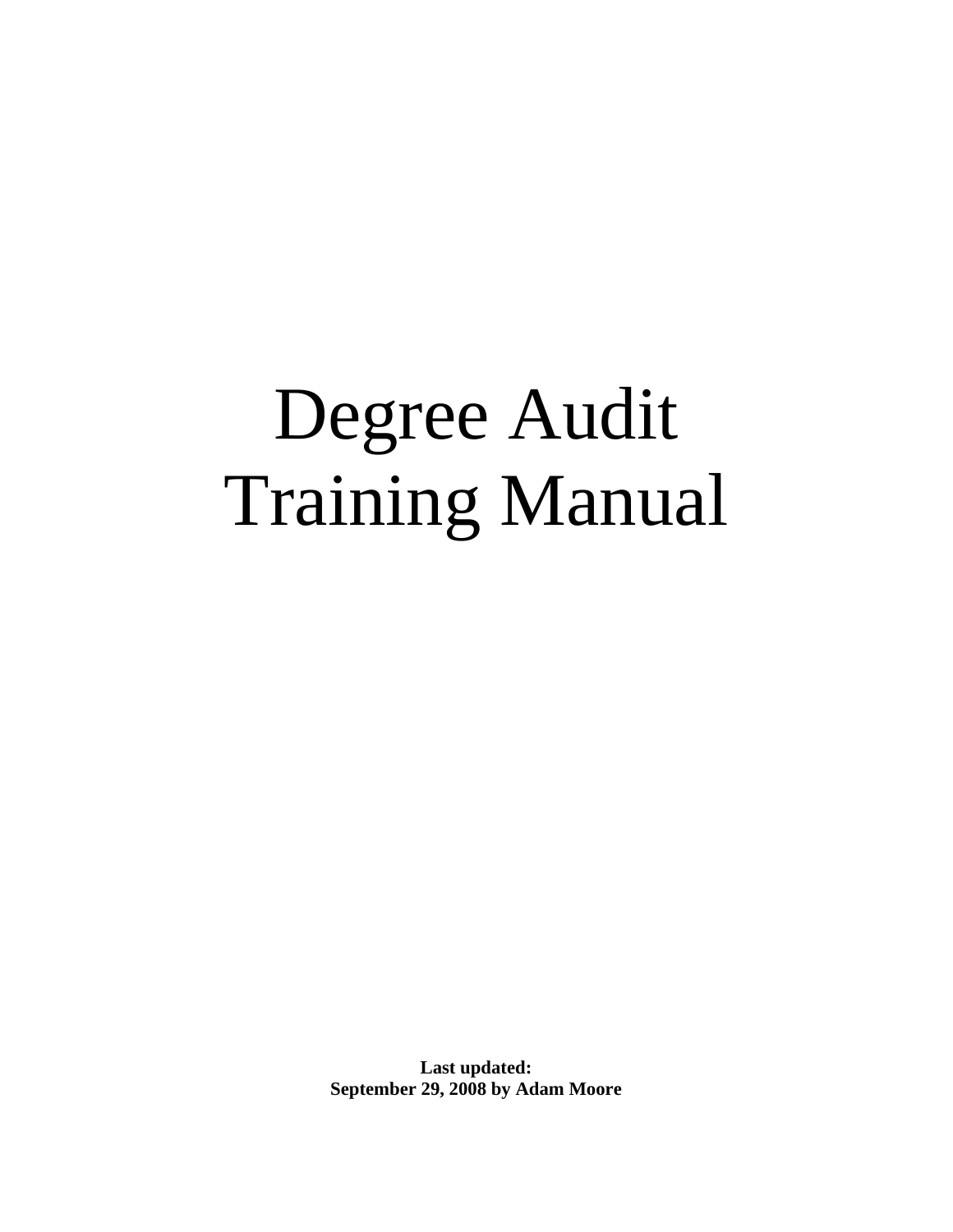# Sample Audit

Bachelor of Arts History Major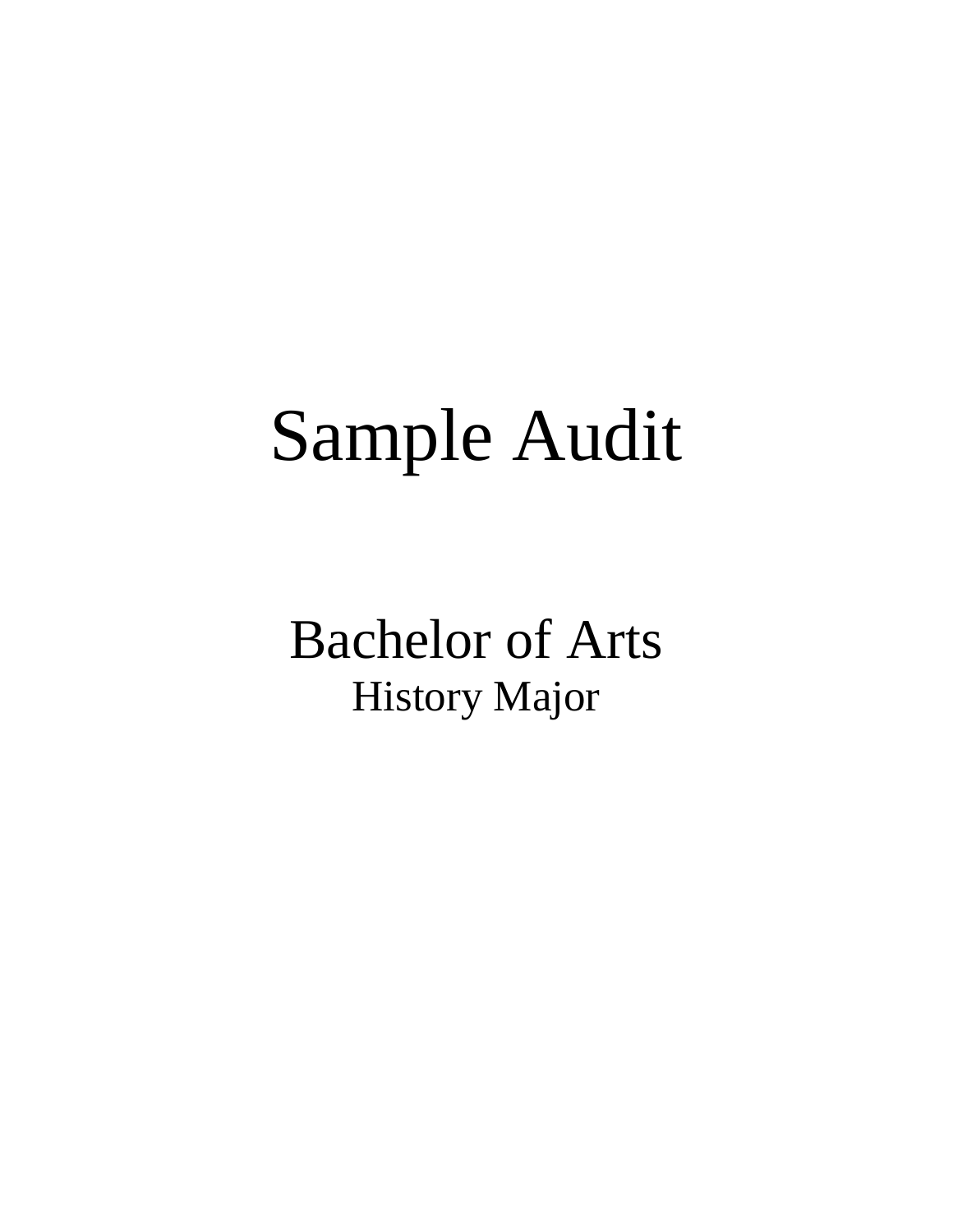# **Degree Audit Basics**



#### **1. "NO" and "OK"**

"NO" means the requirement is not currently met. "OK" means the requirement is currently being met. In order for a student to graduate, the audit must read "OK" all the way down the document.

#### **2. Year and Term (06.3)**

To the immediate left of each class on the audit is a number. This number represents the year and term the course was taken. In the example above, 06 means 2006 and .3 means the fall term.  $.1 =$ spring,  $.2 =$ summer,  $.3 =$ fall

#### **3. Plusses and minuses**

The plus symbol  $(+)$  indicates that the sub-requirement is currently met. The minus symbol (-) indicates that the sub-requirement is not currently met.

#### **4. RG = registered**

#### **5. IP = in progress (RP = repeated course)**

**See the following page for a more complete listing of codes, terms, and symbols used on the degree audit.**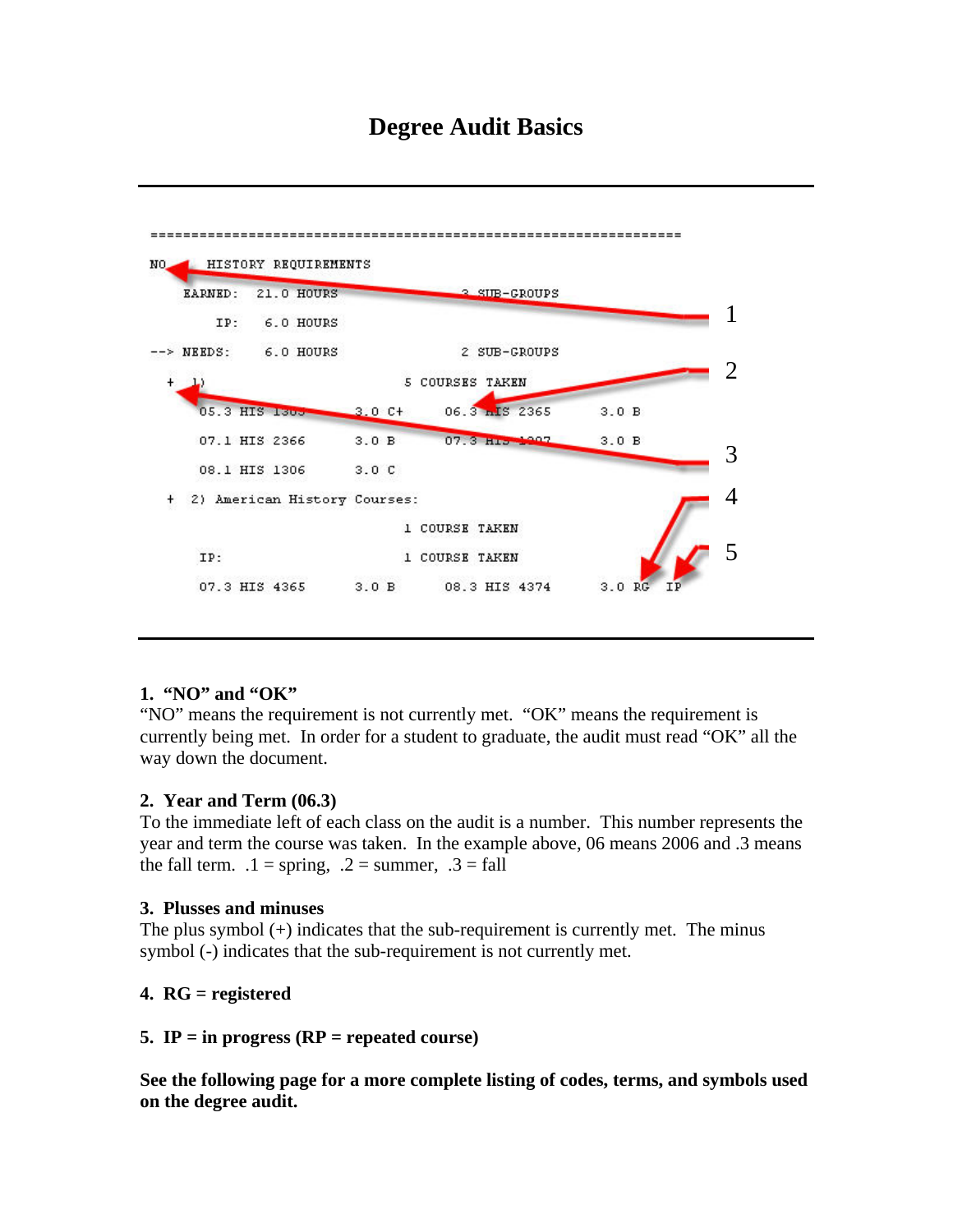### **Degree Audit - Bachelor of Arts**

| PREPARED: 08/05/08 - 09:14 | 88888888                                                          |
|----------------------------|-------------------------------------------------------------------|
| Anonymous,                 | This is a 'WHAT IF' audit                                         |
| PROGRAM CODE: AS BA HIS    | CATALOG YEAR: 200830                                              |
|                            |                                                                   |
|                            | BA in History                                                     |
|                            |                                                                   |
|                            | The University reserves the right to correct errors in records at |
| any time.                  |                                                                   |
|                            |                                                                   |
|                            | AT LEAST ONE REQUIREMENT HAS NOT BEEN SATISFIED                   |
|                            |                                                                   |

#### *Catalog Year*

When a student begins at Baylor he/she is listed under the most current Undergraduate Catalog. The student may choose to change to a later catalog year. However, for most students the catalog year will be the same as when the student started at Baylor.

 $200810 =$  Spring 2008 **200820** = Summer 2008  $200830 =$ Fall 2008

When a student is currently registered for all remaining classes needed to graduate, the following statement will show on the degree audit.

>>>> ALL REQUIREMENTS COMPLETED - IN-PROGRESS COURSES USED <<<< 

When a student has completed all requirements for graduation, the following statement will show on the degree audit.

\*\*\*\* ALL REQUIREMENTS IDENTIFIED BELOW HAVE BEEN MET \*\*\*\*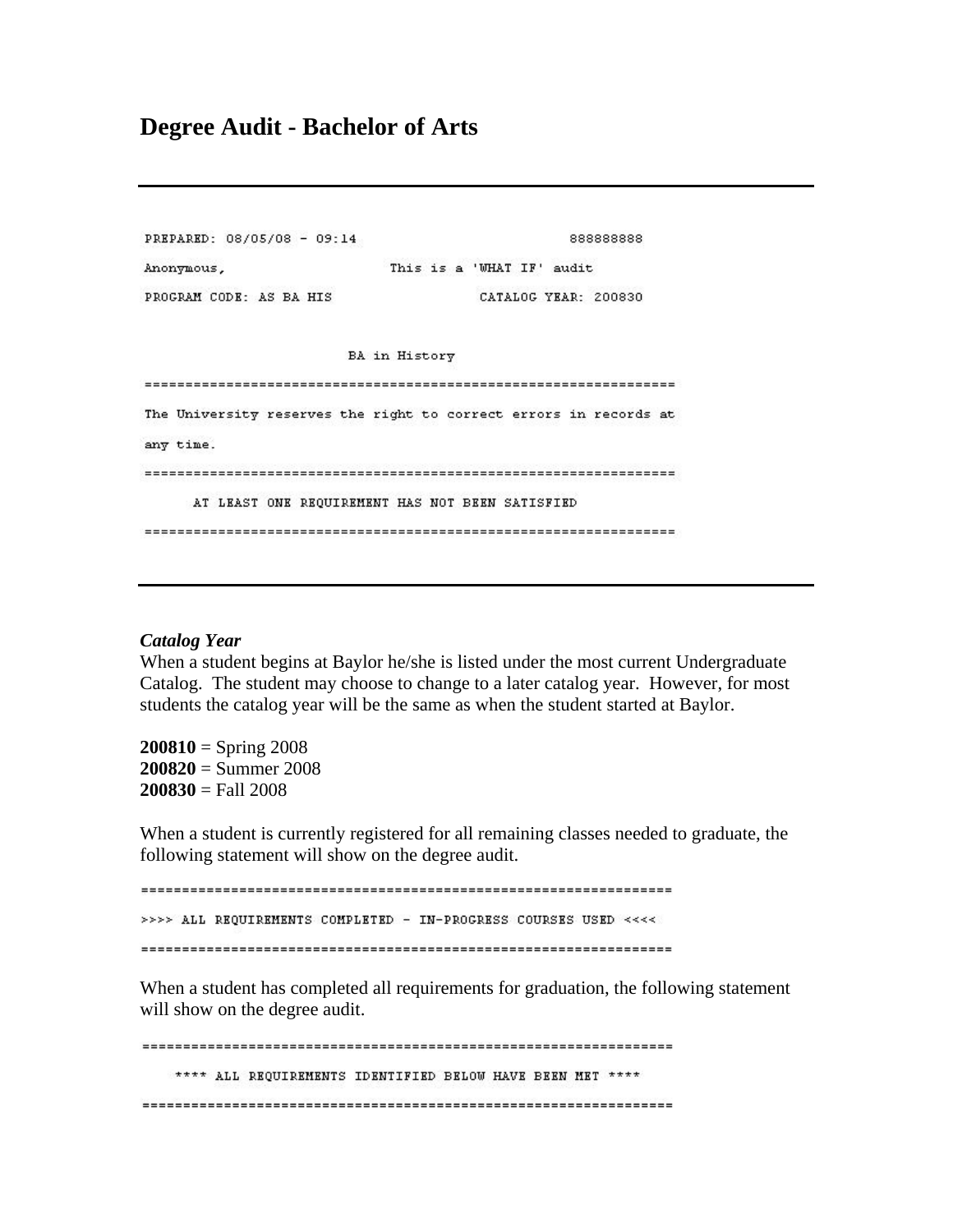# **Minimum hours and GPA**

```
N<sub>O</sub>
    MINIMUM HOURS AND GPA
    A minimum of 124 hours must be earned.
    (Elective hours may be required.)
     124 hours must be completed with a minimum GPA of 2.0.
     60 hours must be earned in residence.
     The last 30 hours must be earned in residence.
      NEEDS:
            30.0 HOURS
```
#### *124 hours must be completed with a minimum GPA of 2.0.*

This section of the audit is very important. All degrees in the College of Arts & Sciences require at least 124 total hours. This is the minimum requirement. A student may end up with more hours than the minimum requirement. In addition, a student may complete all the general requirements for the BA and all the requirements for their major and still have less than 124 total hours. In this situation the student must take additional elective courses (or the student may want to earn an additional major or minor).

#### *60 hours must be earned in residence.*

In order to graduate from Baylor, a student must earn at least 60 hours at Baylor. This is an important requirement for transfer students.

#### *The last 30 hours must be earned in residence.*

In order to graduate from Baylor, a student must earn his/her last 30 hours at Baylor. A student cannot take summer school away from Baylor, return to Baylor for the fall semester, and then graduate in December.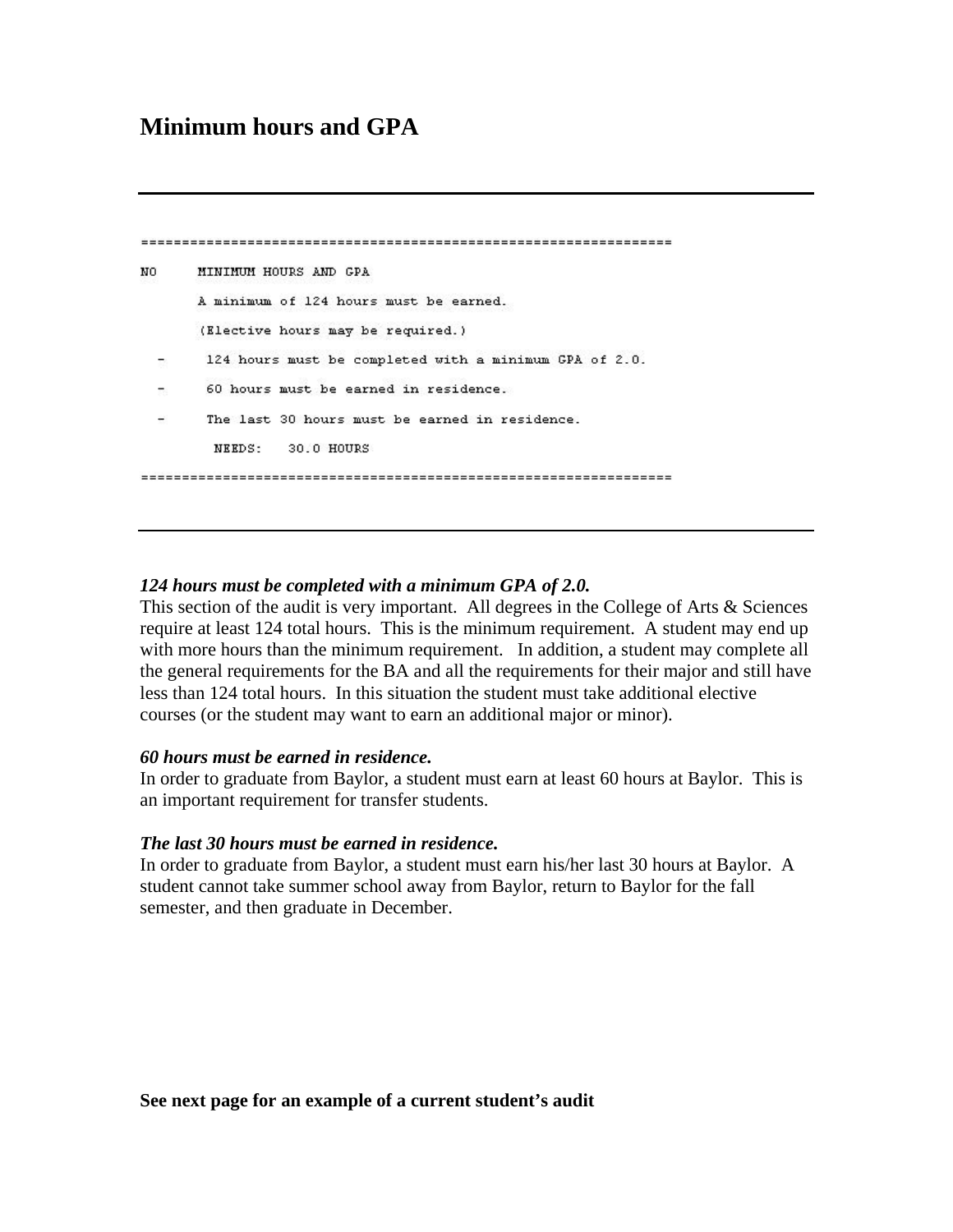# **Example - Minimum hours and GPA**

```
NO.
      MINIMUM HOURS AND GPA
       A minimum of 124 hours must be earned.
       (Elective hours may be required.)
       124 hours must be completed with a minimum GPA of 2.0.
  Φ
           85.0 HOURS EARNED
           78.0 GPA HOURS
                                   205.0 POINTS 2.62 GPA
      IP: 16.0 HOURS
        Hours from Transfer Courses:
        ( 10.0 HOURS TAKEN )
  \ddot{+}60 hours must be earned in residence.
        (75.0 HOURS TAKEN)
      IP: 16.0 HOURS
  \ddot{}The last 30 hours must be earned in residence.
       (14.0 HOURS TAKEN )IP: 16.0 HOURS
```
**Hours Earned** = total hours successfully completed.

**GPA Hours** = total hours counting towards the GPA. This includes any failed courses.

**Points** = total of all GPA points earned from all classes completed.

#### *Hours from Transfer Courses*

This includes any courses taken before coming to Baylor, and any courses transferred into Baylor after matriculation at Baylor. Students are allowed to transfer a maximum of 15 hours into Baylor after matriculation.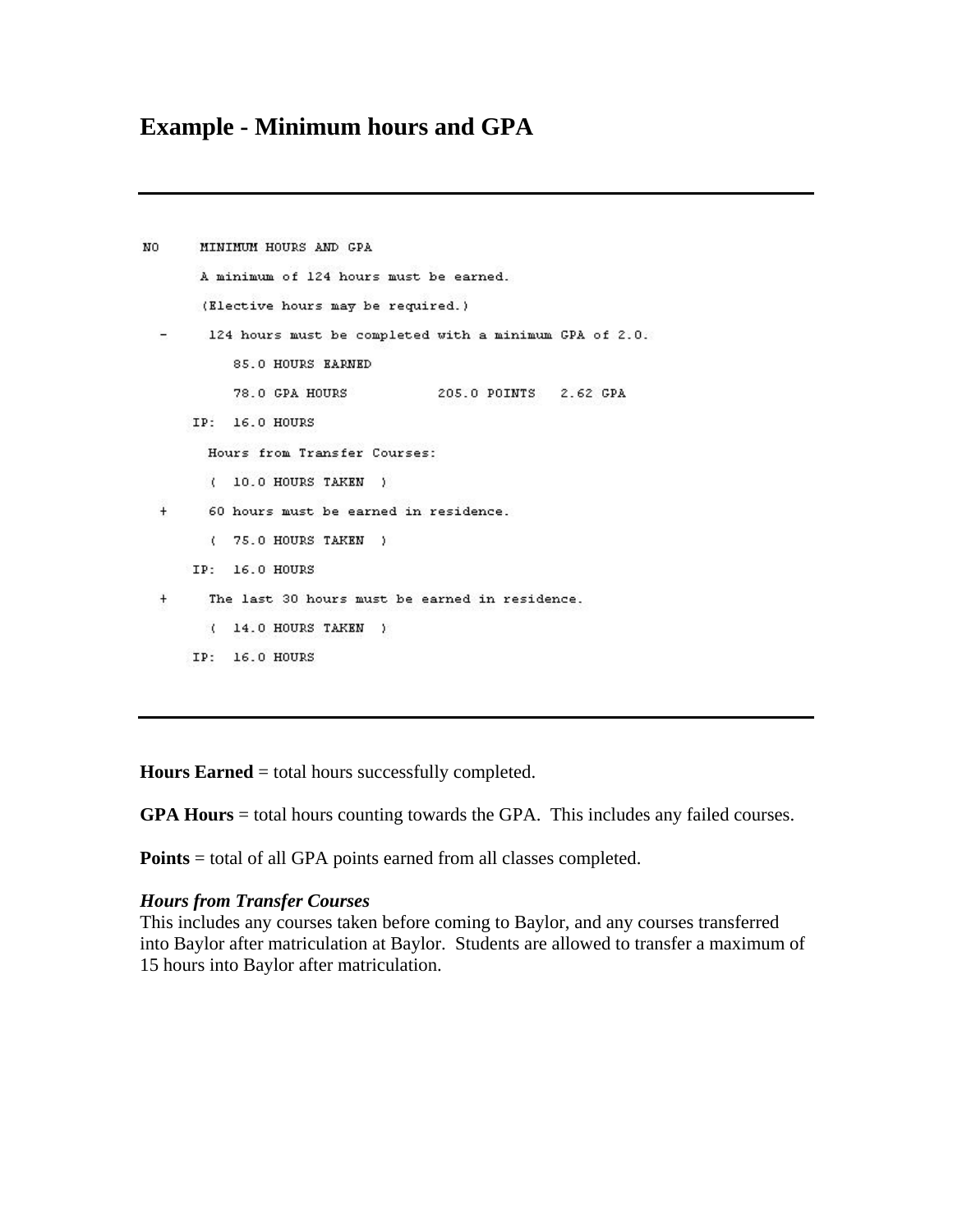# **Minimum Advanced Hours**

```
NO.
  MINIMUM ADVANCED HOURS
   36 hours advanced credit (including courses in the major)
   must be earned.
```
#### *36 hours advanced credit must be earned*

This is a very important and often overlooked requirement. In order to graduate from Baylor, a student must earn at least 36 advanced hours. Advanced hours are 3000 and 4000 level courses. All 3000 and 4000 level courses taken at Baylor, or transferred into Baylor, count toward this requirement (all advanced level general requirements, courses in the major, electives, etc.)

In most cases a student will not earn all of his/her advanced hours in the general requirements and major requirements combined. In most cases the student will need to take additional 3000 or 4000 level courses to complete this requirement. A student may earn these additional advanced hours by taking elective courses and/or earning an additional major or minor.

In a few cases a student will earn all of his/her advanced hours without needing additional electives. However, it is very important to always double-check this requirement, because a student will not be able to graduate with less than 36 advanced hours.

**See next page for an example of a current student's audit**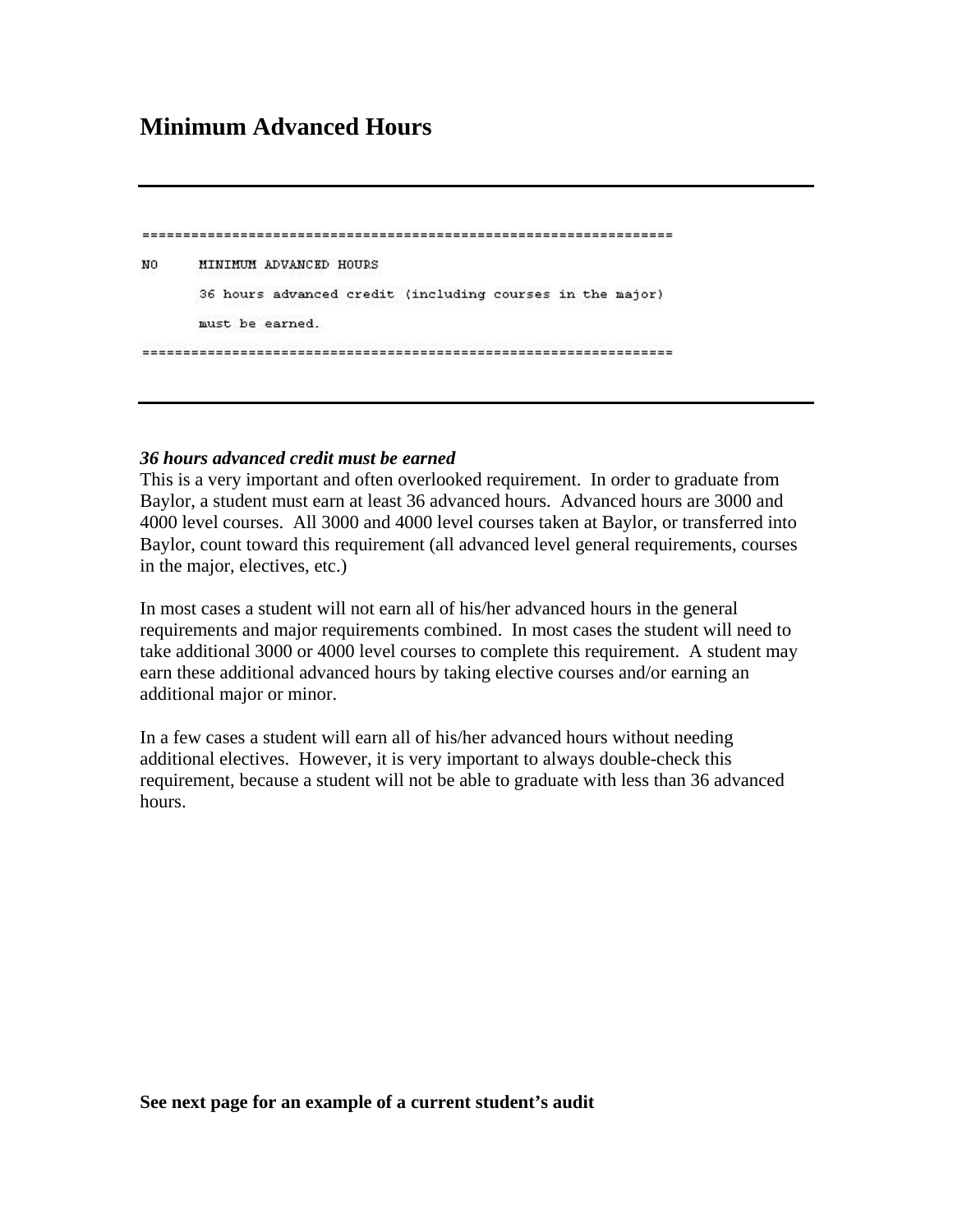# **Example - Minimum Advanced Hours**

```
NO.
    MINIMUM ADVANCED HOURS
    36 hours advanced credit (including courses in the major)
    must be earned.
       15.0 HOURS EARNED
 \overline{\phantom{a}}IP: 6.0 HOURS
   07.3 LAS 4350 3.0 B+ 08.1 CSD 3308
                                  3.0A08.1 CSD 3357
               3.0 B+ 08.1 LAS 3390
                                   3.0A08.2 CSD 4352 3.0 A 08.3 CSD 4301 3.0 RG IP
   08.3 CSD 4309 3.0 RG IP
     NEEDS: 15.0 HOURS
```
This example shows a student who has completed 15 hours of advanced credit, is currently registered for 6 hours of advanced credit, and will still need an additional 15 hours of advanced credit – for a total of 36 advanced hours.

All advanced courses currently completed and in progress will show under the minimum advanced hours section of the degree audit.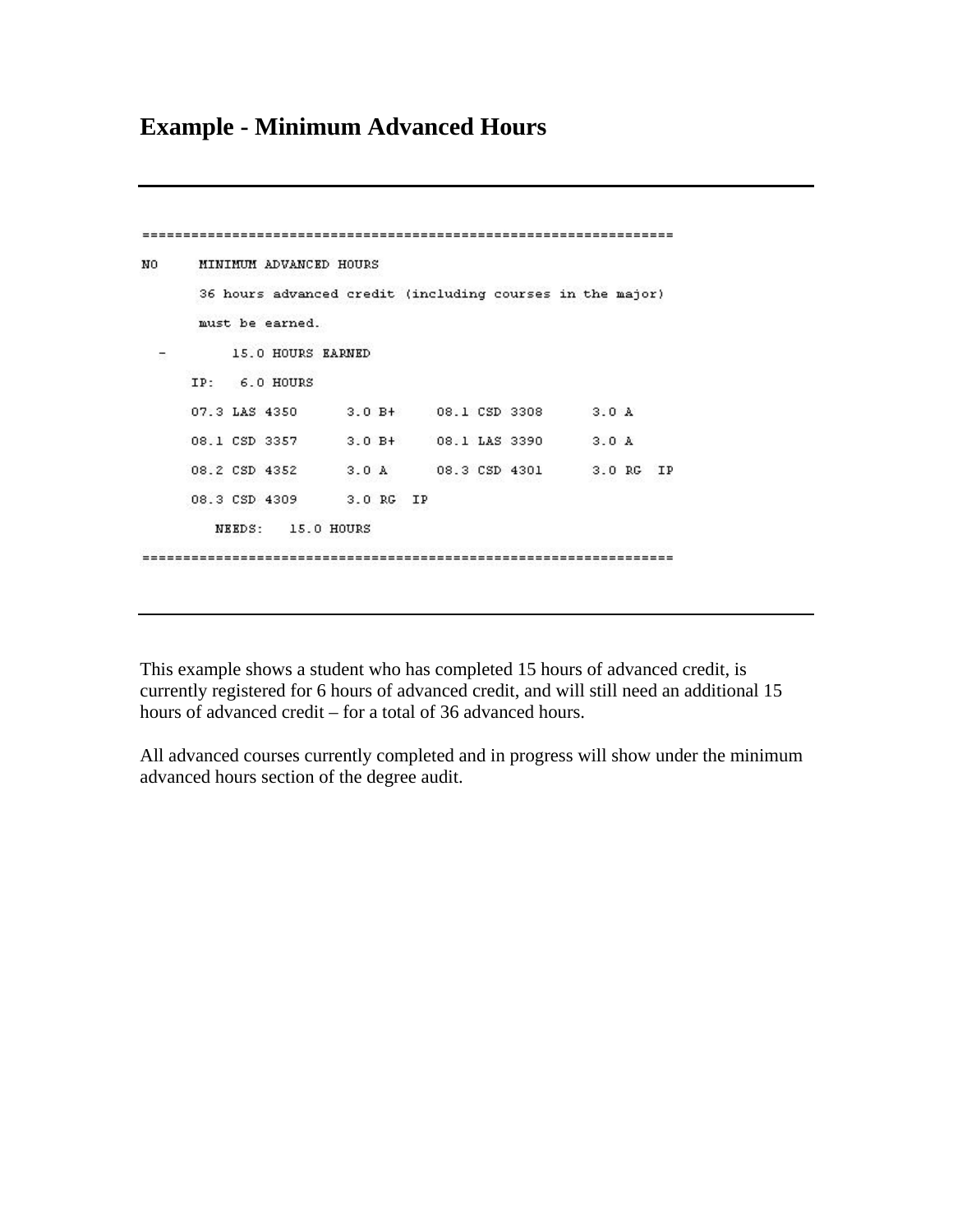# **University Requirements**

```
NO
   UNIVERSITY REQUIREMENTS
 - 1) Complete 2 courses (semesters) of Chapel.
                2 COURSES
    NEEDS:
    SELECT FROM: CHA 1088
 - 2) SELECT FROM: PSC 2302
```
#### *Complete 2 courses (semesters) of Chapel.*

A student must complete two semesters of Chapel in order to graduate from Baylor. Transfer students bringing in 60 hours or more will only need one semester of Chapel.

#### *PSC 2302*

Most all students in the College of Arts & Sciences must take PSC 2302. This course must be taken at Baylor – it cannot be transferred in from another institution. However, transfer students who have already completely PSC 1305 and PSC 1306 before coming to Baylor will not have to take PSC 2302. This exception is only valid for transfer students who have completed these two classes before coming to Baylor.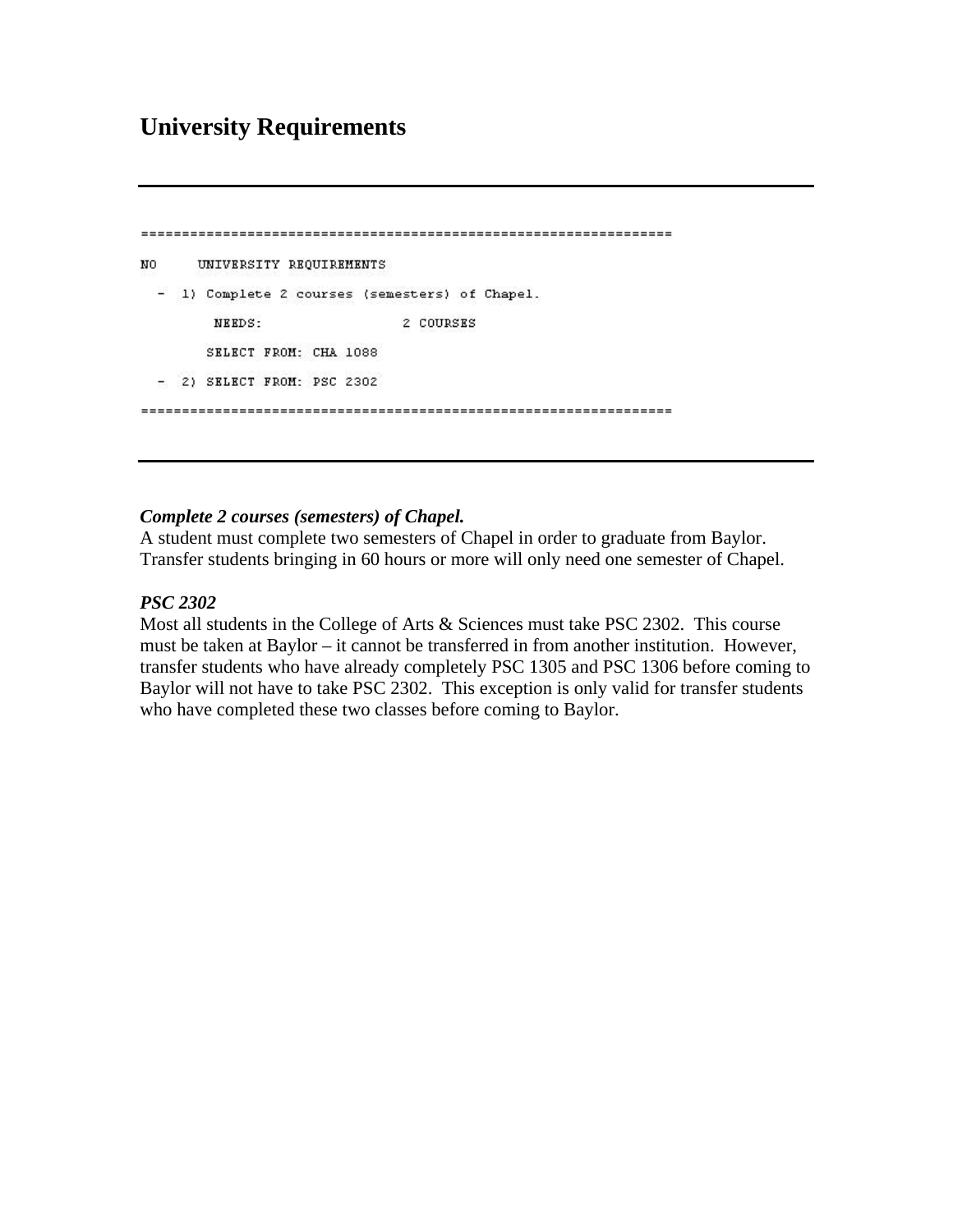# **English Requirement**

```
NO
    ENGLISH REQUIREMENT
\rightarrow NEEDS:
                          4 SUB-GROUPS
                      1 COURSE
 -1) NEEDS:
     SELECT FROM: ENG 1302 FAS 1302
 - 2) Complete ENG 1304,3300, or 3 courses from FAS 1118,
     1128, 1138.
 - 3) SELECT FROM: ENG 2301
 - 4) Select one course: ENG 2304, 2306, or 3 hours of GTX
     at the 2000 level or above.
```
**FAS** = Freshman Academic Seminar (only available for freshman students)

**3 courses from FAS 1118, 1128, 1138** = this option is for an Engaged Learning Group (ELG). ELGs are for first year students and are completed over three successive semesters. For this particular ELG the student is given credit for the second English requirement. There are additional ELGs available for other requirements. These are noted throughout.

**GTX** = Great Text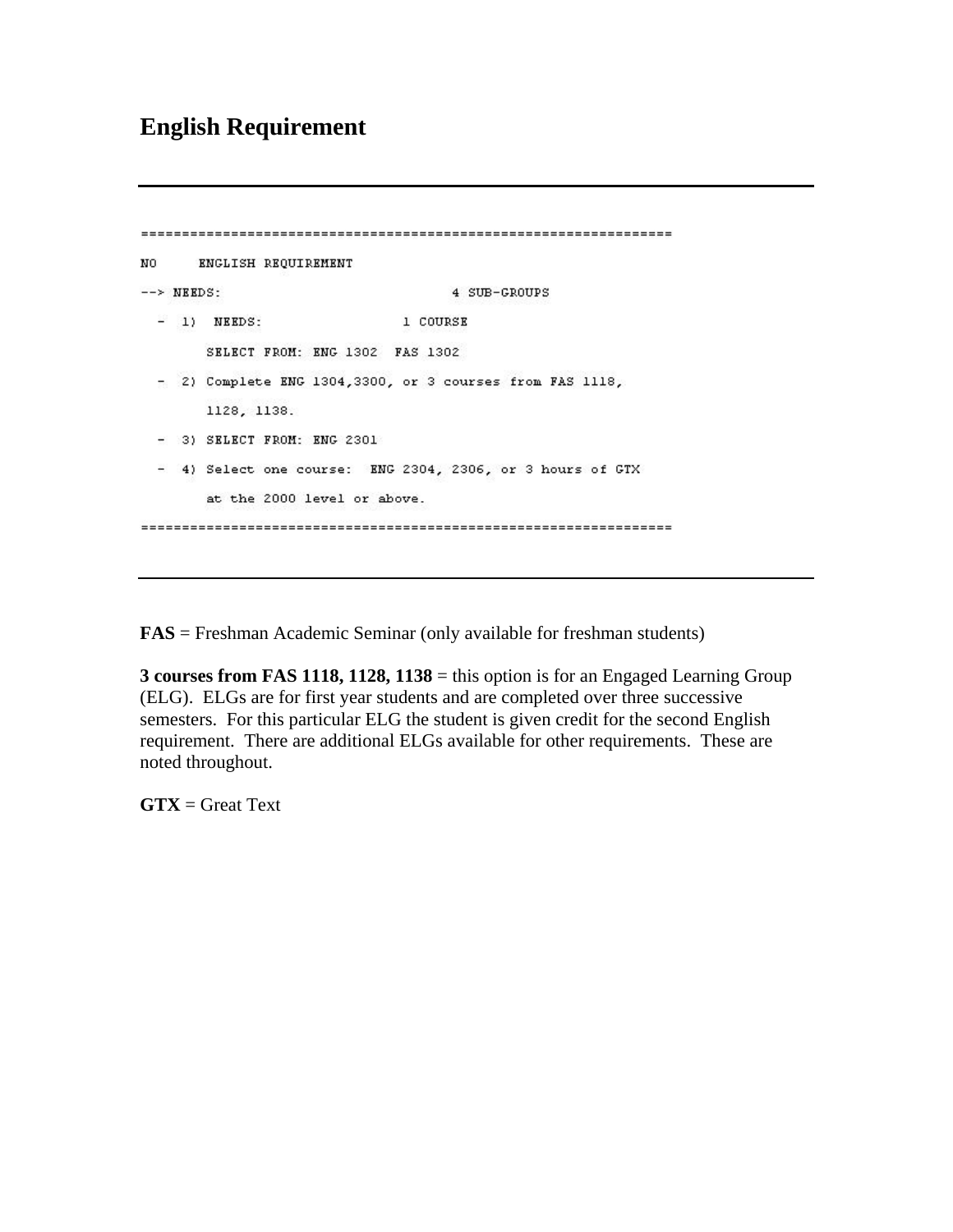# **Religion Requirement**

```
NO
   RELIGION REQUIREMENT
\rightarrow NEEDS:
                   1 SUB-GROUP
           2 COURSES
 -1 NEEDS:
    SELECT FROM: REL 1310, 1350(R)
 - OR) NEEDS:
                 3 COURSES
    SELECT FROM: REL 1211, 1221, 1231
```
**SELECT FROM: REL 1211, 1221, 1231** = this option is for an Engaged Learning Group (ELG). ELGs are for first year students and are completed over three successive semesters. For this particular ELG the student is given six hours of credit in place of taking REL 1310 and REL 1350. There are additional ELGs available for other requirements. These are noted throughout.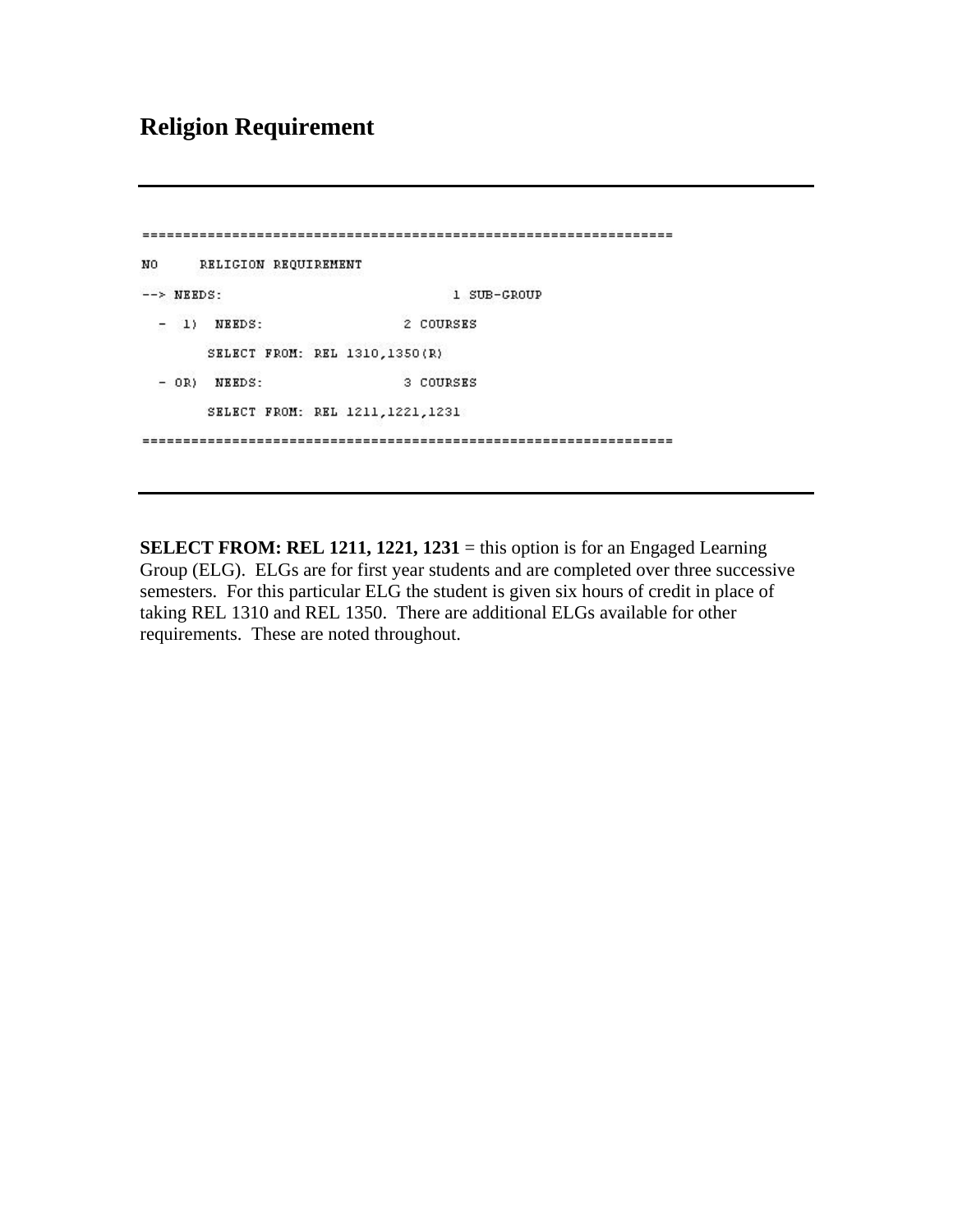# **Math Requirement**

```
NO
  MATH REQUIREMENT
-1) NEEDS:
            1 COURSE
   SELECT FROM: MTH 1301, 1304, 1321 STA 1380
```
#### *MTH 1309 (Business Calculus)*

If a student changes from the Business School into the College of Arts & Sciences, MTH 1309 can be petitioned to count for the BA math requirement (the student must have earned a 'C' or better in the course). MTH 1308 (Business Pre-Calculus) will not meet the BA math requirement.

#### *MTH 1315*

For education majors only - does not meet the BA math requirement.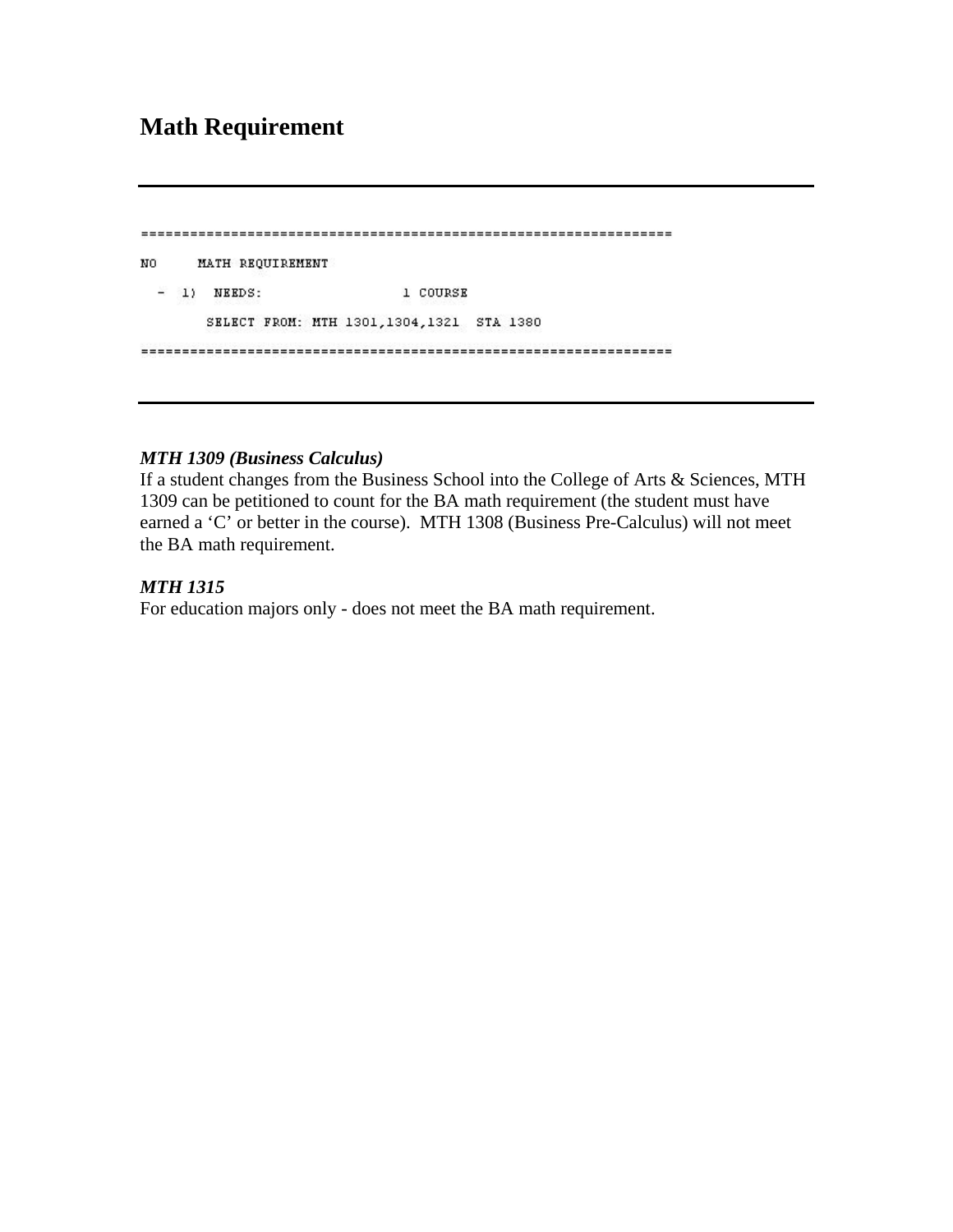# **Fine Arts Requirement**

```
NO.
    FINE ARTS REQUIREMENT
     Complete 3 courses from the following groups, each from
      a different group.
 - 1) SELECT FROM: ART 2302,2303,1300
 - 2) SELECT FROM: JOU 1303 FDM 1303
 - 3) SELECT FROM: CLA 3380
 - 4) SELECT FROM: MUS 1220,3322,3323
 - 5) SELECT FROM: THEA1206,2374
 - 6) SELECT FROM: CSS 1301,1302,1304
 - 7) SELECT FROM: FCS 3313,4313
 - 9) SELECT FROM: FAS 1306, or 3 courses from FAS 1116,
     1126, 1136
```
A student must complete three courses, each from a different group. This requirement does not require a certain number of total hours, only a total of three classes from three different groups (MUS 1220 and THEA 1206 are two hour courses). 3000 or 4000 level courses listed under the fines arts requirement will count towards the overall advanced hours requirement (all 3000 and 4000 level classes count towards the overall advanced hour requirement).

**FAS** = Freshman Academic Seminar (only available for freshman students)

**3 courses from FAS 1116, 1126, 1136** = this option is for an Engaged Learning Group (ELG). ELGs are for first year students and are completed over three successive semesters. For this particular ELG the student is given credit for one fine arts course. There are additional ELGs available for other requirements. These are noted throughout.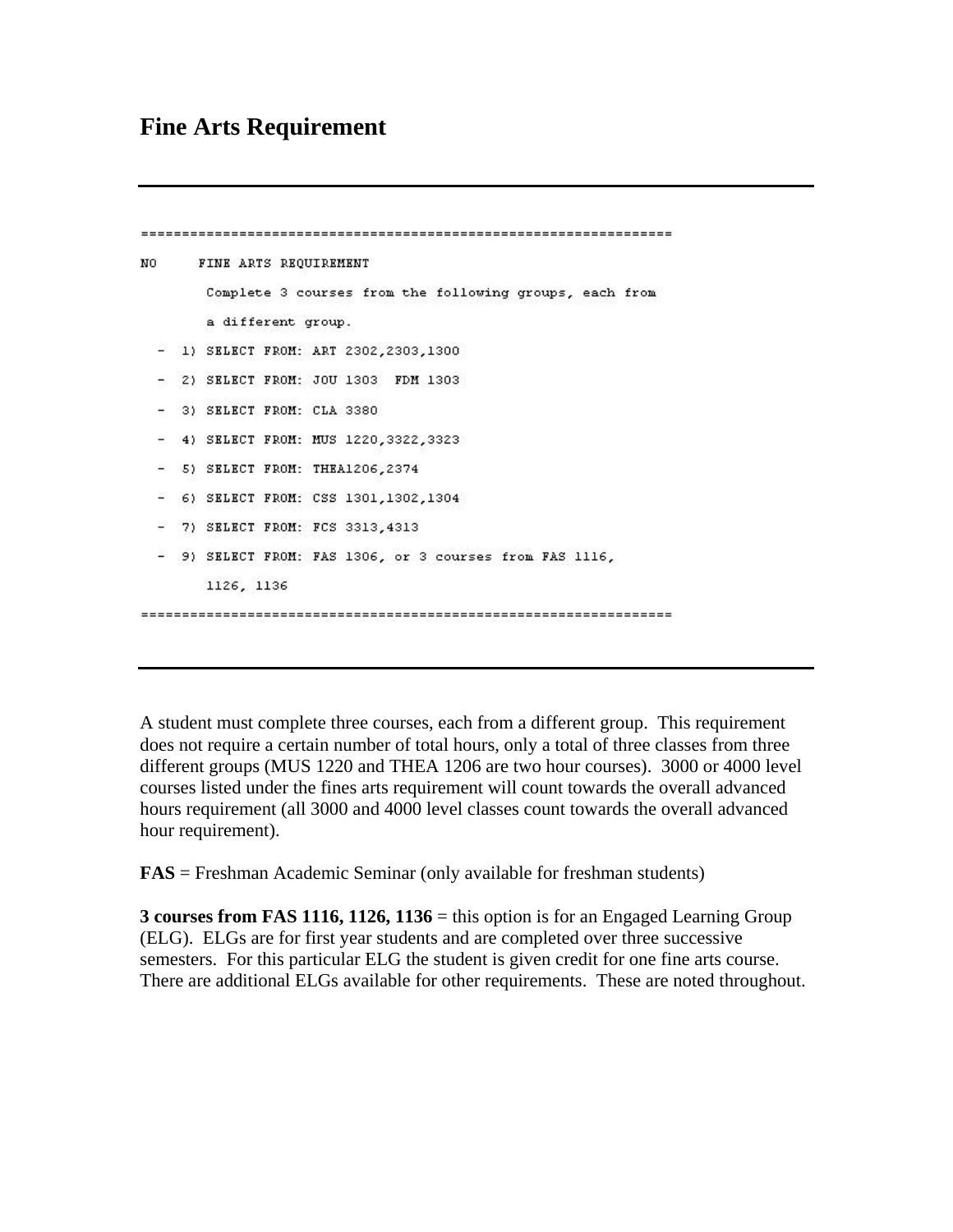# **History Requirement**

```
NO
   HISTORY REQUIREMENT
- 1) Complete 2 history courses.
    NEEDS:
               2 COURSES
   SELECT FROM: HIS 1305,1307,2365,2366 FAS 1304
```
#### *HIS 1306*

This course is no longer available. However, students who already have credit for this course will receive credit towards the history requirement.

**FAS** = Freshman Academic Seminar (only available for freshman students)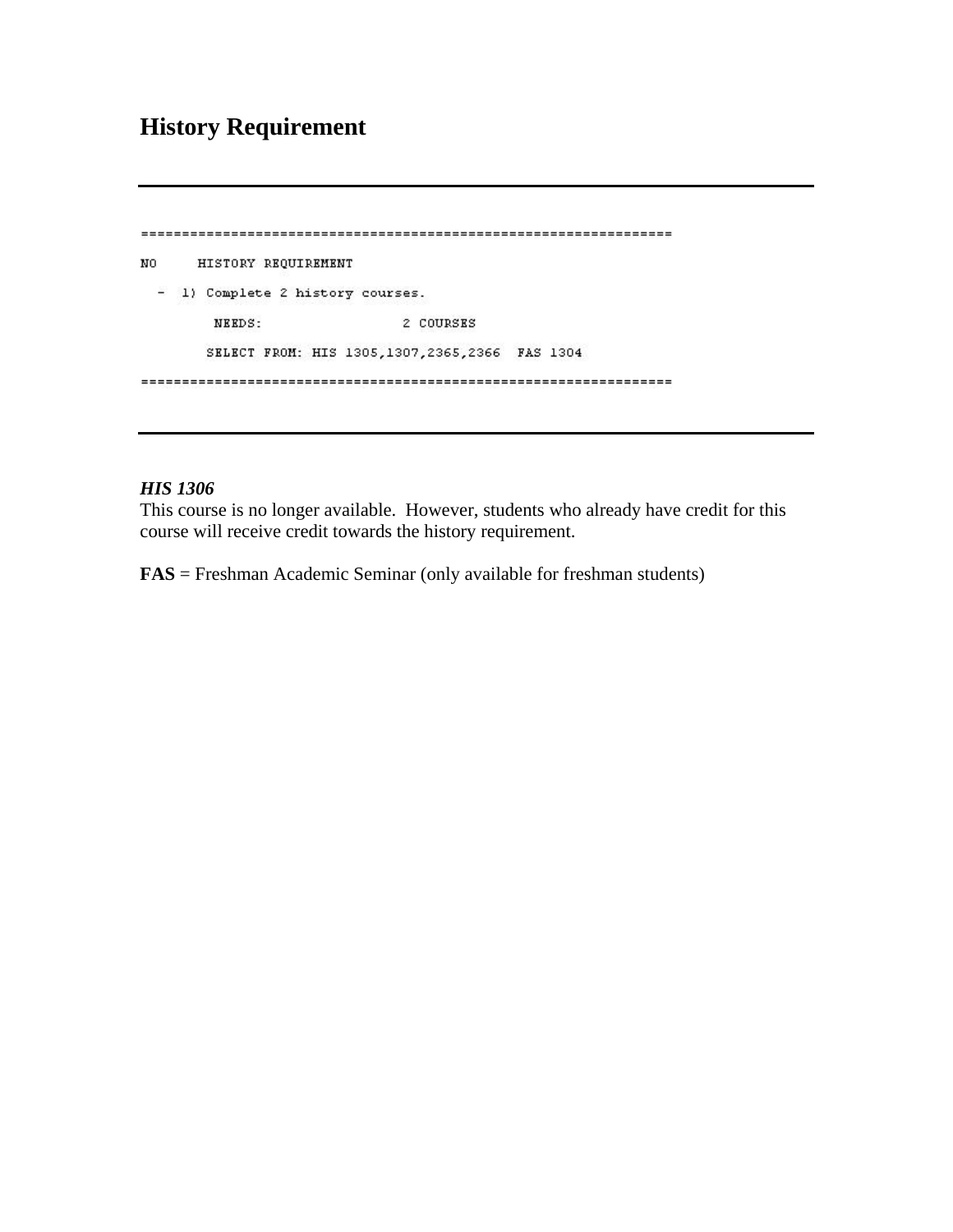```
N<sub>O</sub>
       SOCIAL SCIENCE REQUIREMENT
\leftarrow > NEEDS:
                                        3 SUB-GROUPS
        Complete 3 courses, each from a different group to
        total 9 hours.
  - 1) SELECT FROM: ANT 1305,3301
  - 2) SELECT FROM: ECO 1305, 2306, 2307
  - 3) SELECT FROM: GEOG1300
    4) SELECT FROM: HON 3100, 3101, 3200, 3201
  - 5) SELECT FROM: PHI 1306,1307,1308,1321,3301,3310,3312,
           PHI 3322
   6) SELECT FROM: PSC 1305 OR 1306
  - 7) SELECT FROM: PSY 1305
  - 8) SELECT FROM: SOC 1305
  - 10) SELECT FROM: FAS 1303, 1305, or 3 courses from FAS 1115
        1125, 1135
```
A student must complete three courses, each from a different group. This requirement must add up to nine total hours. 3000 or 4000 level courses listed under the social science requirement will count towards the overall advanced hours requirement (all 3000 and 4000 level classes count towards the overall advanced hour requirement).

**HON** = Honors (only available to students in the Honors Program). To earn credit under group 4 a student must earn at least three hours from the HON courses listed (this will require taking more than one class).

**FAS** = Freshman Academic Seminar (only available for freshman students)

**3 courses from FAS 1116, 1126, 1136** = this option is for an Engaged Learning Group (ELG). ELGs are for first year students and are completed over three successive semesters. For this particular ELG the student is given credit for one social science course. There are additional ELGs available for other requirements. These are noted throughout.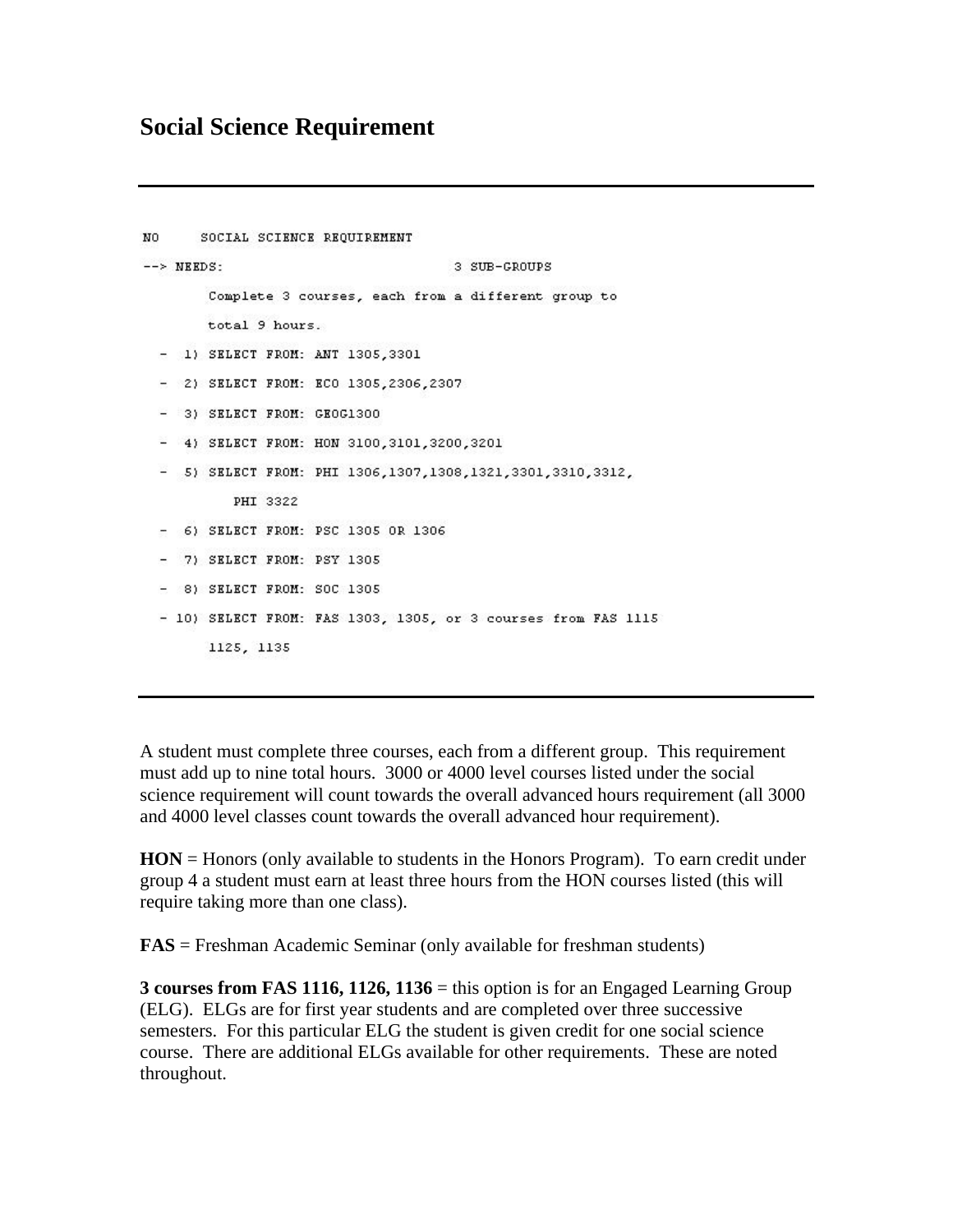# **Language Requirement**

```
NO.
   LANGUAGE REQUIREMENT
 - 1) Complete one language through 2320 (or 2321 or 2322)
    level.
 - OR Complete two Classical languages (Greek, Latin, Hebrew)
    through 1302 or 1402 level.
```
There are two options for the foreign language requirement. A student may complete one language through the fourth semester (2320) or complete two classical languages through the second semester (1302 or 1402). Please note that the Classics department does not recommend taking two semesters of Greek and two semesters of Latin. The department recommends students to take four semesters of either Greek or Latin.

Students may need to take a placement exam for Spanish, German, and French.

There is not a requirement for total hours under the language requirement. If a student takes the placement exam and is able to start at the third semester of the language, then the student will only need to complete the third and fourth semesters of the language.

#### *SPA 1412, GER 1412, and FRE 1412*

These courses are only available for students who have taken the placement exam. These courses cover material from the first two semesters of the language and will allow the student to complete the foreign language requirement in three total semesters.

For most foreign languages the first two semesters of the language (1401 and 1402) are four hour classes, and the last two semesters (2310 and 2320) are three hour courses. With most languages, a student beginning with the first semesters of the language will take a total of 14 hours to complete the language requirement.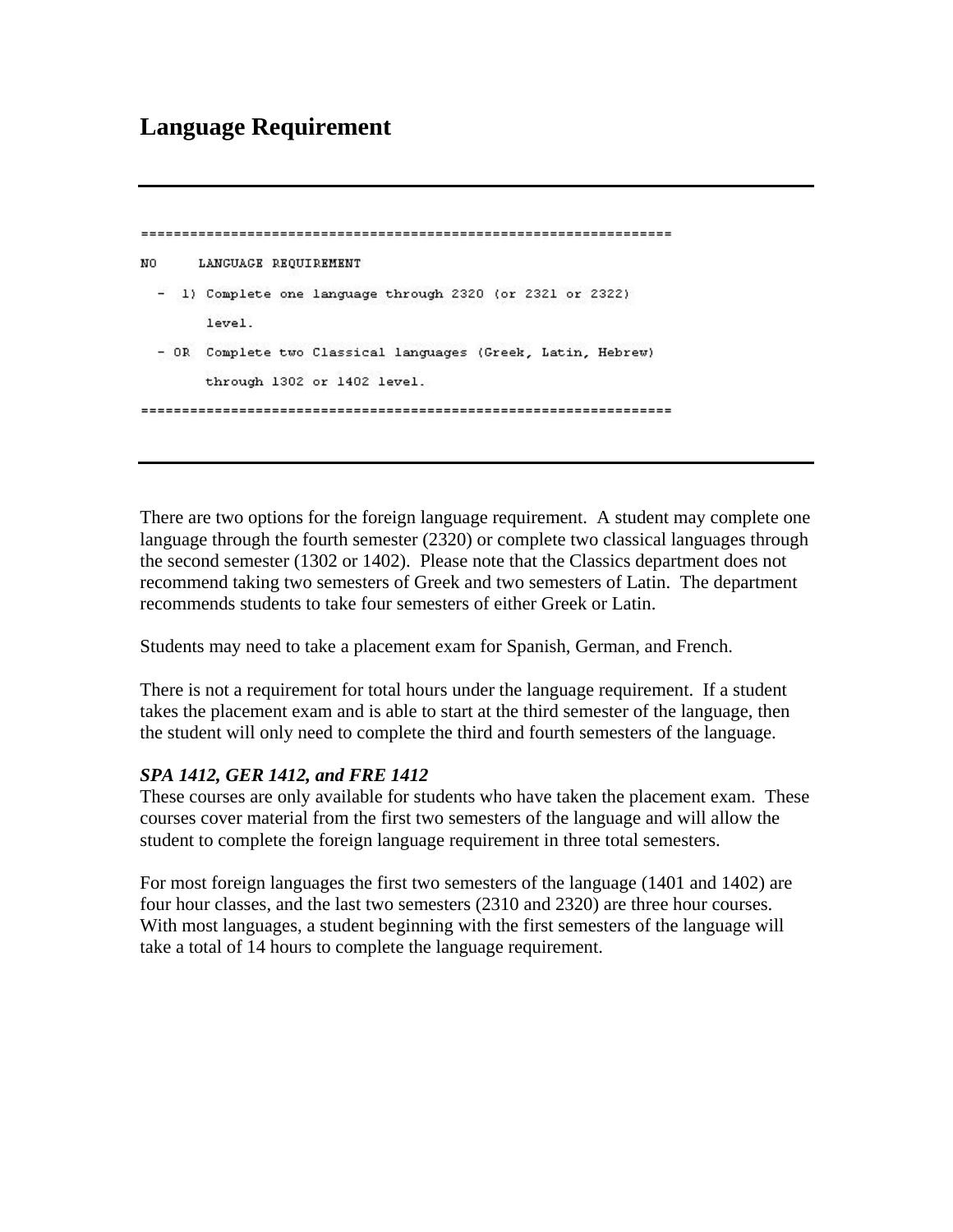# **Laboratory Science Requirement**

```
LABORATORY SCIENCE INFORMATION
     The BA lab science requirement has 3 sections.
     Section 1: Biology, Geology, or NSC 1306-1106
     Section 2: Chemistry or Physics
     Section 3: Additional lecture and lab choices
     All 3 sections (listed separately below) must be
     completed.
    AN INCOMPLETE SECTION WILL HAVE "NO". A COMPLETED
     SECTION WILL HAVE EITHER AN "OK" OR "NA".
```
A student must complete three courses, one from each of the three sections. Each laboratory science class must have both a lecture and a lab. In some cases the student will need to sign up for two separate courses to meet the requirement (example: BIO 1305 and 1105). In other cases the student will only need to sign up for one class (BIO 1405). Each lecture and lab course will add up to four hours total. The laboratory science requirement requires a total of 12 hours.

 $NA = both 'NA'$  and "OK" indicate the student has completed the section. Incomplete sections will be labeled with "NO." This is often a point of confusion.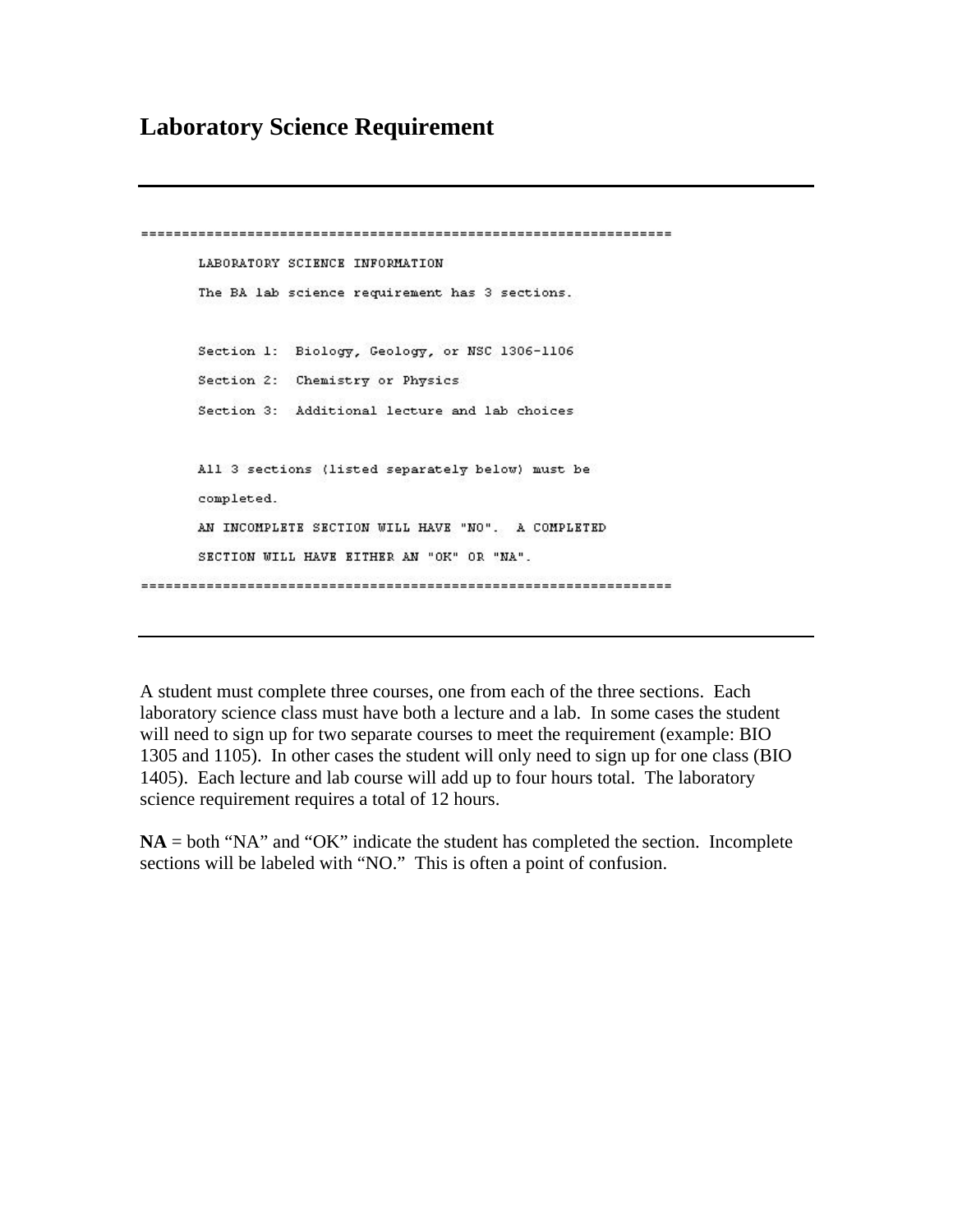# **Laboratory Science – Section 1**

```
NO
    LABORATORY SCIENCE - SECTION 1
    Complete a lecture and a lab from Biology, Geology,
    or complete Neuroscience 1306 & 1106.
     NEEDS:
           4.0 HOURS
 \pmSELECT FROM: BIO 1105 & 1305,1106 & 1306 NSC 1106 &
       NSC 1306 BIO 1401 GEO 1401, 1402, 1403, 1405, 1406,
       GEO 1408
```
A student must complete one of the course options under Section 1. Some options require two separate courses for the lecture and lab (Example: BIO 1305 and BIO 1105). Other options only require one course, which includes both the lecture and lab (Example: BIO 1401).

#### *Courses for non-science majors*

BIO 1401 GEO 1401, 1402, 1403, 1405, 1406, 1408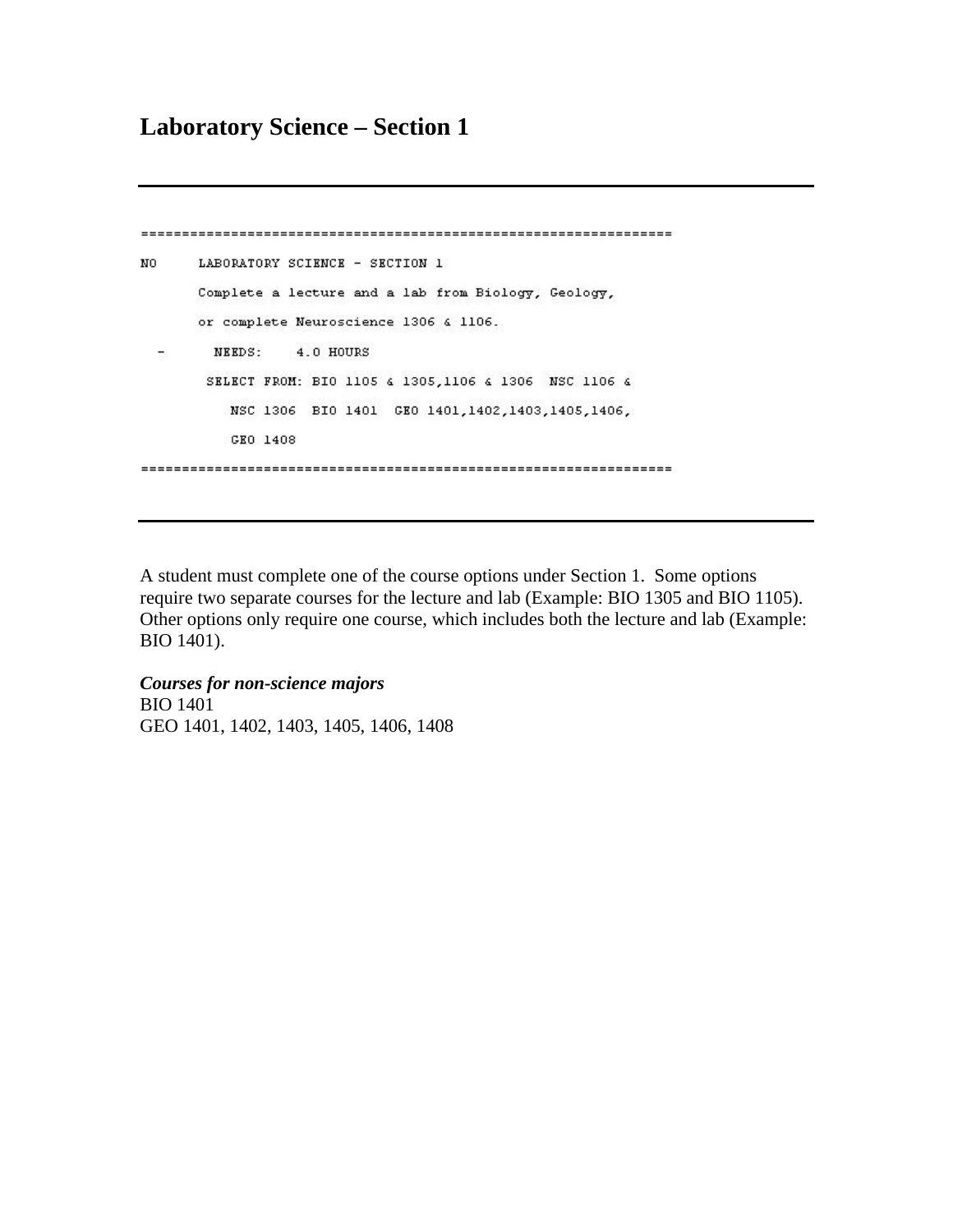# **Laboratory Science – Section 2**

```
NO
   LABORATORY SCIENCE - SECTION 2
    Complete a lecture and a lab from Chemistry *1300 & 1100,
    *1301 & (1100 or 1316), 1302 & (1102 or 1316), *1405,
    1341 & 1146, or PHY 1404, 1405, 1407, 1408, 1422 or 1425,
    1455. (*Credit allowed for only one.)
NO OR (Section 2 continued)
```
A student must complete one of the course options under Section 2. Some options require two separate courses for the lecture and lab (Example: CHE 1300 and CHE 1100). Other options only require one course, which includes both the lecture and lab (Example: CHE 1405).

*Courses for non-science majors*  CHE 1405 PHY 1404, 1405, 1407, 1455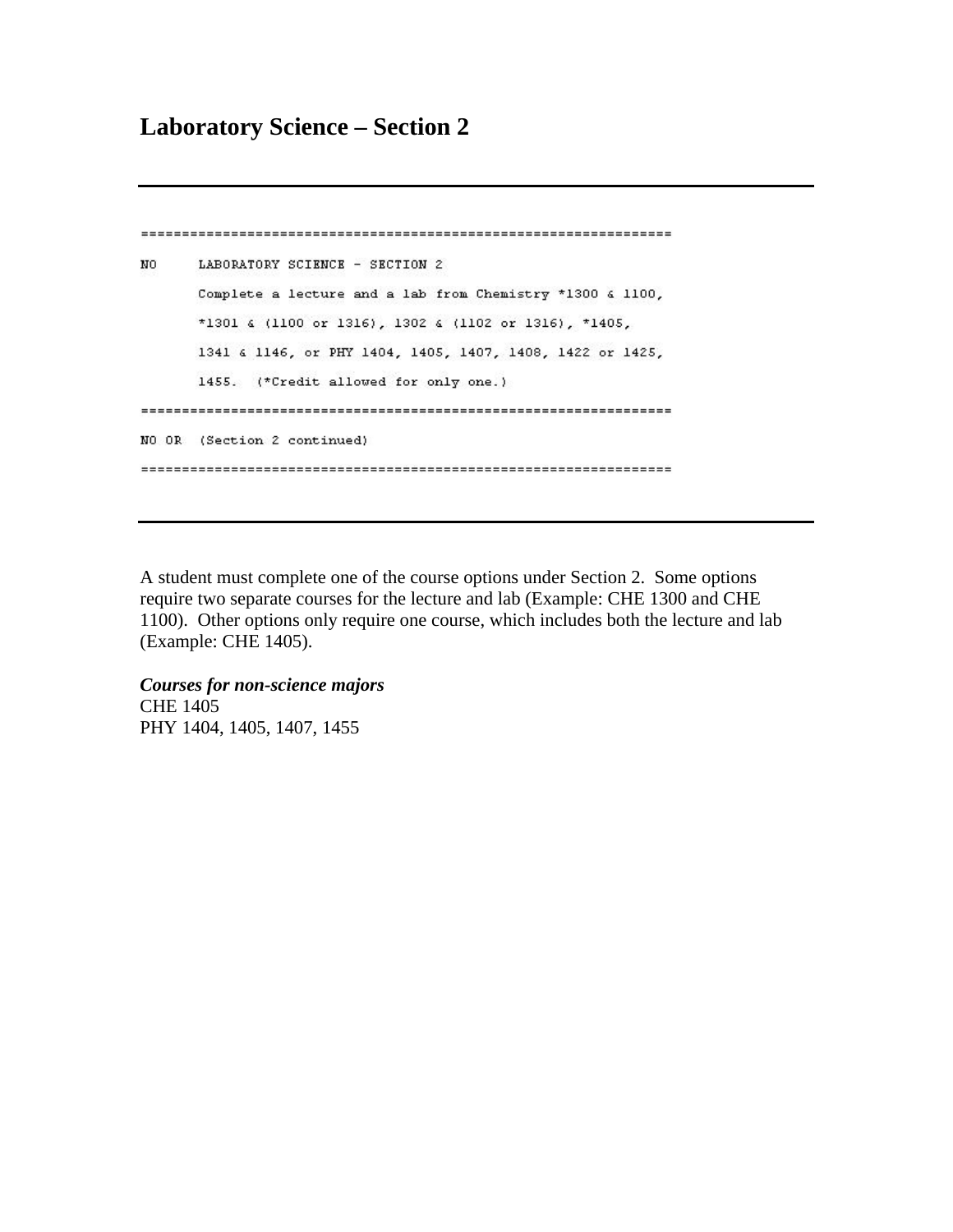# **Laboratory Science – Section 3**

```
NO
   LABORATORY SCIENCE - SECTION 3
   Complete a lecture and lab from Biology, Chemistry,
   Geology, Physics, NSC 1306 & 1106, ANT 1404
   ENV 1301 & 1101, ENV 1303 & 1103, or FAS 1407.
NO OR (Section 3 continued)
```
A student must complete one of the course options under Section 3. Some options require two separate courses for the lecture and lab (Example: ENV 1301 and 1101). Other options only require one course, which includes both the lecture and lab (Example: ANT 1404).

#### *Courses for non-science majors*

BIO 1401 GEO 1401, 1402, 1403, 1405, 1406, 1408 CHE 1405 PHY 1404, 1405, 1407, 1455 ANT 1404 ENV 1301/1101, ENV 1303/1103

**FAS** = Freshman Academic Seminar (only available for freshman students)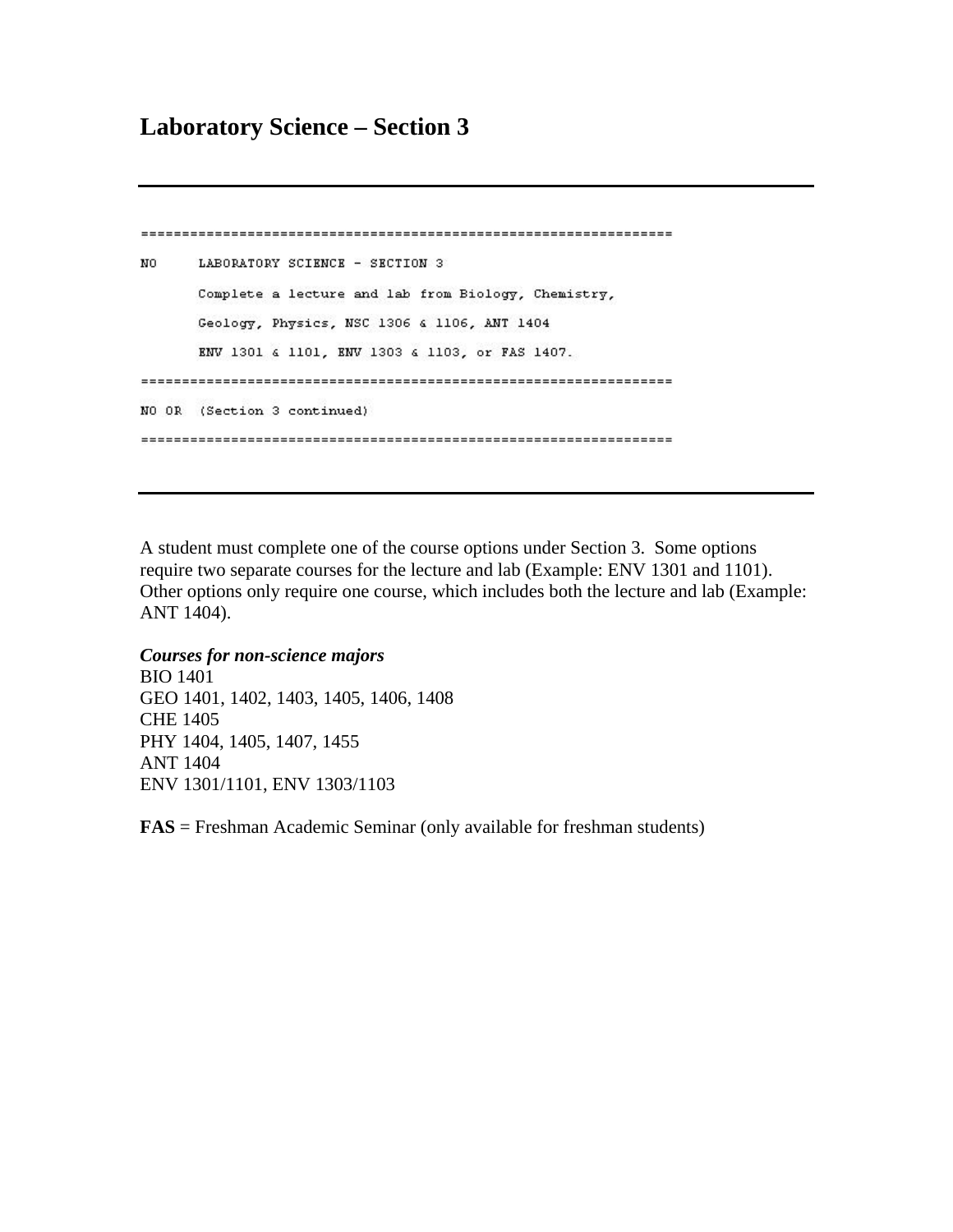# **Human Performance Activity Requirement**

```
HUMAN PERFORMANCE ACTIVITY REQUIREMENT
NO.
   4 courses of activity human performance required.
```
Any 1100 level HP course (HP 11 ) will count for the Human Performance requirement. 2000, 3000, and 4000 level HP courses do not count towards the Human Performance requirement.

#### *Other options for the Human Performance requirement*

CCS 1100 – Civic Education and Community Service (can be taken once) HED 1145 – Health and Human Fitness MUS 0102 – Marching Band AS 1111 – ROTC AS 1112 – ROTC AS 2111 – ROTC AS 2112 – ROTC

#### *Age Waiver*

The HP requirement may be waived for persons over 25 years of age at the time of matriculation. If a person reaches age 25 subsequent to matriculation, the requirement stipulated in the degree plan must be completed.

#### *Athletes*

All students participating in intercollegiate athletics may receive two semesters of credit by completing HP 1128 and HP 1129. The remaining credit must be taken from other available courses.

#### *Military Veterans*

Military veterans will be exempted from one semester of activity for each 135 days of active duty. Students must submit a copy of DD Form 214 to the Program Director, Division of Non-major Human Performance, to be granted this exemption.

#### *Adaptive Human Performance*

No student is excused from human performance because of physical limitations. Prior to the beginning of each semester, students with disabilities must make arrangements with the Coordinator for HP 1104 Adaptive HP (Margaret Wooddy).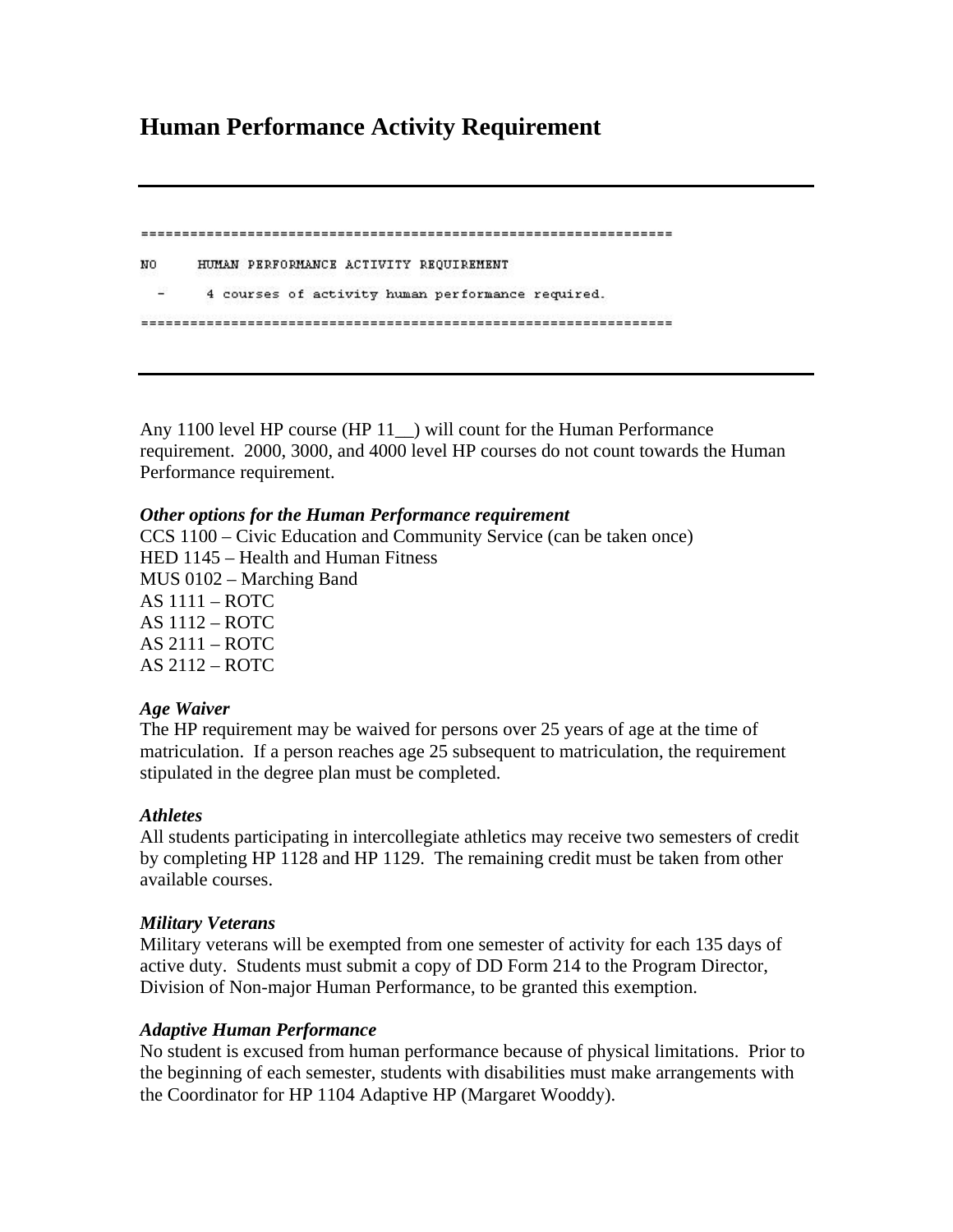# **Major Requirements (History)**

```
HISTORY REQUIREMENTS
NO.
-->NERDS: 33.0 HOURS
                               5 SUB-GROUPS
                   4 COURSES
 -1) NEEDS:
      SELECT FROM: HIS 1305,1307,2365,2366
 - 2) American History Courses:
       NEEDS:
                           2 COURSES
       SELECT FROM: HIS 3360,3362,3371,3380,3395,4357,4360,
         HIS 4362,4363,4365,4368,4371,4374,4378,4380,4383,
         HIS 4384, 4386, 4392, 4395, 4396, 4398
 - 3) Global History - African, Asian, Latin American or
      Middle Eastern:
       NEEDS:
                           2 COURSES
      SELECT FROM: HIS 3305,3307,3310,3311,3353,3355,4305,
         HIS 4312, 4313, 4350, 4357
 - 4) European History Courses:
       NEEDS:
                           2 COURSES
       SELECT FROM: HIS 2380,3305,3307,3308,3310,3315,3340,
         HIS 3342, 3344, 3395, 4305, 4322, 4324, 4326, 4327, 4328,
         HIS 4329, 4331, 4332, 4333, 4336, 4337, 4338, 4339, 4341,
         HIS 4343, 4345, 4346, 4348
 - 5) Complete 3 hours of history electives.
       NEEDS:
               3.0 HOURS
```
In this example (History), a student must complete all five of the subgroups. Each subgroup lists the number of required courses. The total hours will vary between majors. The total for history is 33 hours. The total hours for the major are not always listed.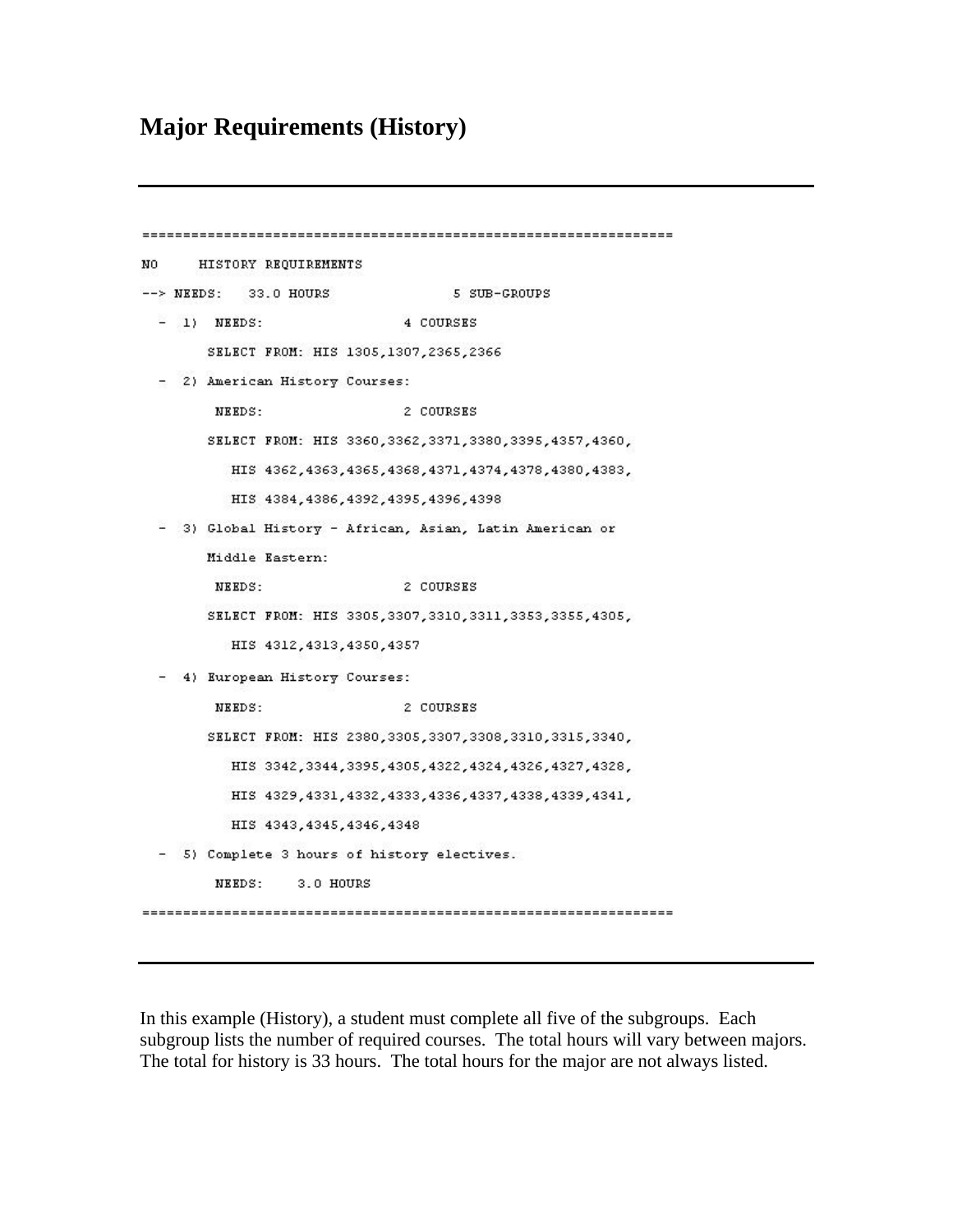# **Major Requirements, continued**

NO HISTORY 4000 LEVEL COURSES - 1) 9 hours from the History Major must be 4000 level. NEEDS: 9.0 HOURS 

#### *History 4000 Level Courses*

This separate part of the history requirements is not an additional number of hours to be completed. Rather, this requirement is stating that at least 9 hours of the 33 total hours in History must be 4000 level courses.

This section of the major requirements is not present for all majors.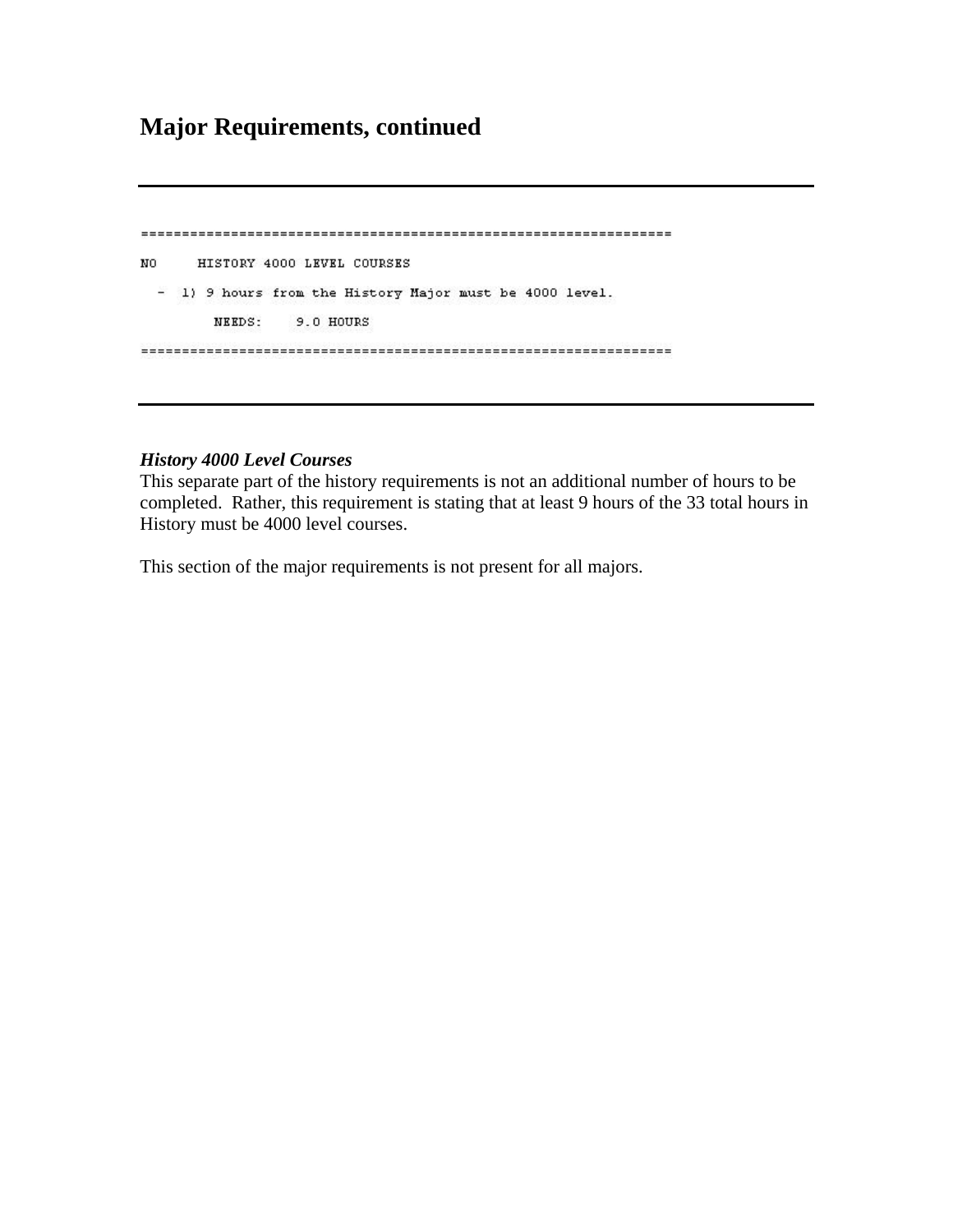| NO | MAJOR HRS/GPA/RESIDENCE REQUIREMENTS                |          |
|----|-----------------------------------------------------|----------|
|    | HISTORY HRS/GPA: 33 hours and a minimum GPA of      |          |
|    | 2.00 must be achieved on all History courses.       |          |
|    | NEEDS: 33.0 HOURS                                   | 2.00 GPA |
|    | ADVANCED HOURS: 15 hours of 3000-4000 level courses |          |
|    | must be completed in the major.                     |          |
|    | NEEDS: 15.0 HOURS                                   |          |
|    | ADVANCED HOURS IN RESIDENCE: 12 hours of advanced   |          |
|    | credit in the major must be earned in residence.    |          |
|    | NEEDS: 12.0 HOURS                                   |          |
|    |                                                     |          |

#### *Major Hours/GPA/Residence Requirements*

This separate portion of the major requirements section is included for all majors and is primarily important for graduation purposes. Each major has a requirement for minimum hours earned in the major, minimum GPA, advanced hours earned in the major, and advanced hours earned in residence (courses taken at Baylor).

Some majors require students to earn a minimum 2.0 GPA for each course taken for the major. If this is a requirement, it will be listed in this section of the audit.

**See next page for an example of a current student's audit**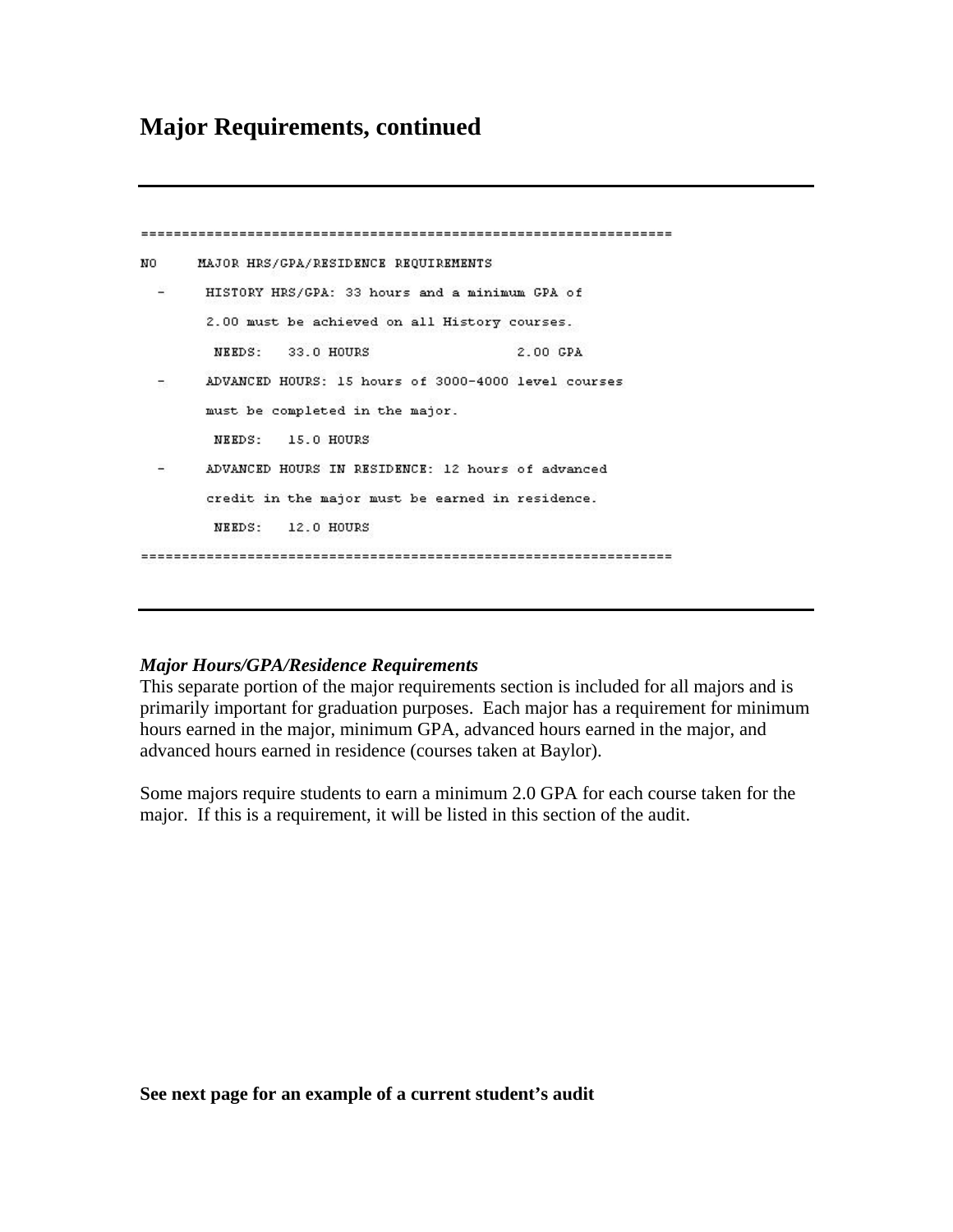# **Example – Major Hours/GPA/Residence Requirements**

```
NO
     MAJOR HRS/GPA/RESIDENCE REQUIREMENTS
     HISTORY HRS/GPA: 33 hours and a minimum GPA of
      2.00 must be achieved on all History courses.
        21.0 HOURS EARNED
                      61.5 POINTS 2.92 GPA
        21.0 GPA HOURS
    IP: 6.0 HOURS
    05.3 HIS 1305 3.0 C+ 06.3 HIS 2365
                                        3.0 B07.1 HIS 2366 3.0 B 07.3 HIS 1307 3.0 B
    07.3 HIS 4365 3.0 B 08.1 HIS 1306 3.0 C
    08.1 HIS 4336
                 3.0 A 08.3 HIS 3344 3.0 RG IP
    08.3 HIS 4374
                 3.0 RG IP
      NEEDS: 6.0 HOURS
                                   2.00 GPA
     ADVANCED HOURS: 15 hours of 3000-4000 level courses
     must be completed in the major.
         6.0 HOURS EARNED
    IP: 6.0 HOURS
      NEEDS:
              3.0 HOURS
      ADVANCED HOURS IN RESIDENCE: 12 hours of advanced
 +credit in the major must be earned in residence.
         6.0 HOURS EARNED
    IP: 6.0 HOURS
```
The above example shows the requirements in the major for overall hours/GPA, advanced hours, and advanced hours in residence.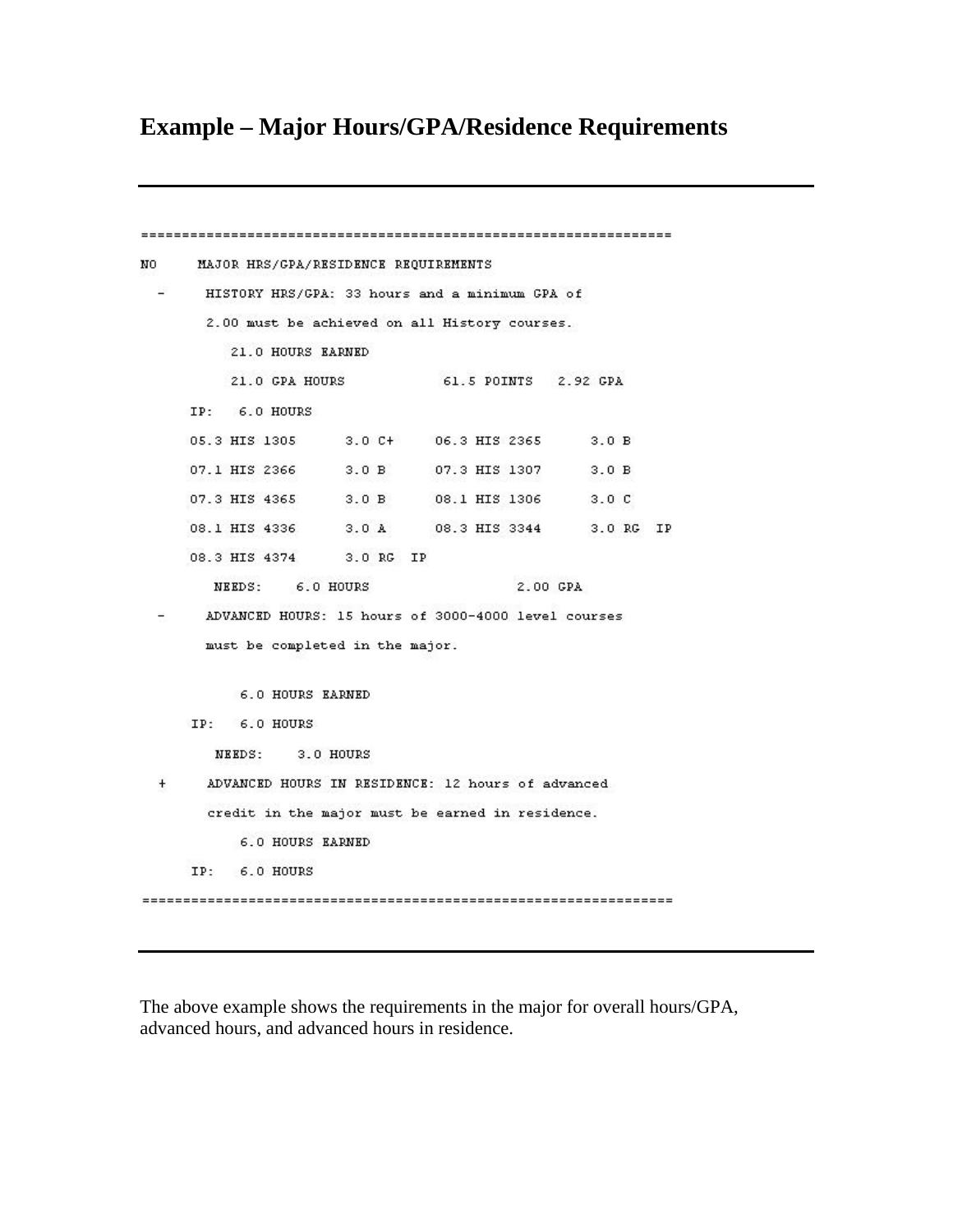# **Electives Requirement**

| ELECTIVES REQUIREMENT                                                                                  |
|--------------------------------------------------------------------------------------------------------|
| Elective hours vary according to the program of study.                                                 |
| [ 유민은 사람 사람 중간 아이를 마음 장애를 위한 사람을 하지 않고 정치하면 좋아한다면 아무는 아이들이 아니라 이 사람들이 아니라 아이들을 하고 있으며 2000년 이 사람들이 아니라 |

All classes that do not count as a general requirement or towards a major/minor will show up under the electives requirement section.

Some majors do not require any electives, but other majors may require a considerable number of electives.

#### *Determining how many electives are needed*

The number of electives needed is determined by calculating how many overall hours and how many advanced hours the student will likely earn after completely all of his/her general requirements and major requirements. If the student does not end up with 36 hours of advanced credit, he/she will need to make up the rest as electives. After counting the estimated advanced electives needed, if the student does not earn at least 124 hours total, then the student will need some additional any-level electives.

#### **The following is an example of how you can determine the number of electives needed (using the History major as an example).**

The BA degree requires approximately 78 hours of general requirements (this number is variable depending on how many foreign language courses are needed and how many hours are taken under the fine arts requirement)

The History major requires an additional 27 hours (this number is not 33 hours because six hours of history that count for the major are earned for the BA general requirements)

| 78 hours  | BA general requirements |
|-----------|-------------------------|
| 27 hours  | History major           |
| 105 hours | Total hours             |

124 hours are needed to earn the BA degree (minimum). This means the student will need at least 19 hours of electives (124-105=19).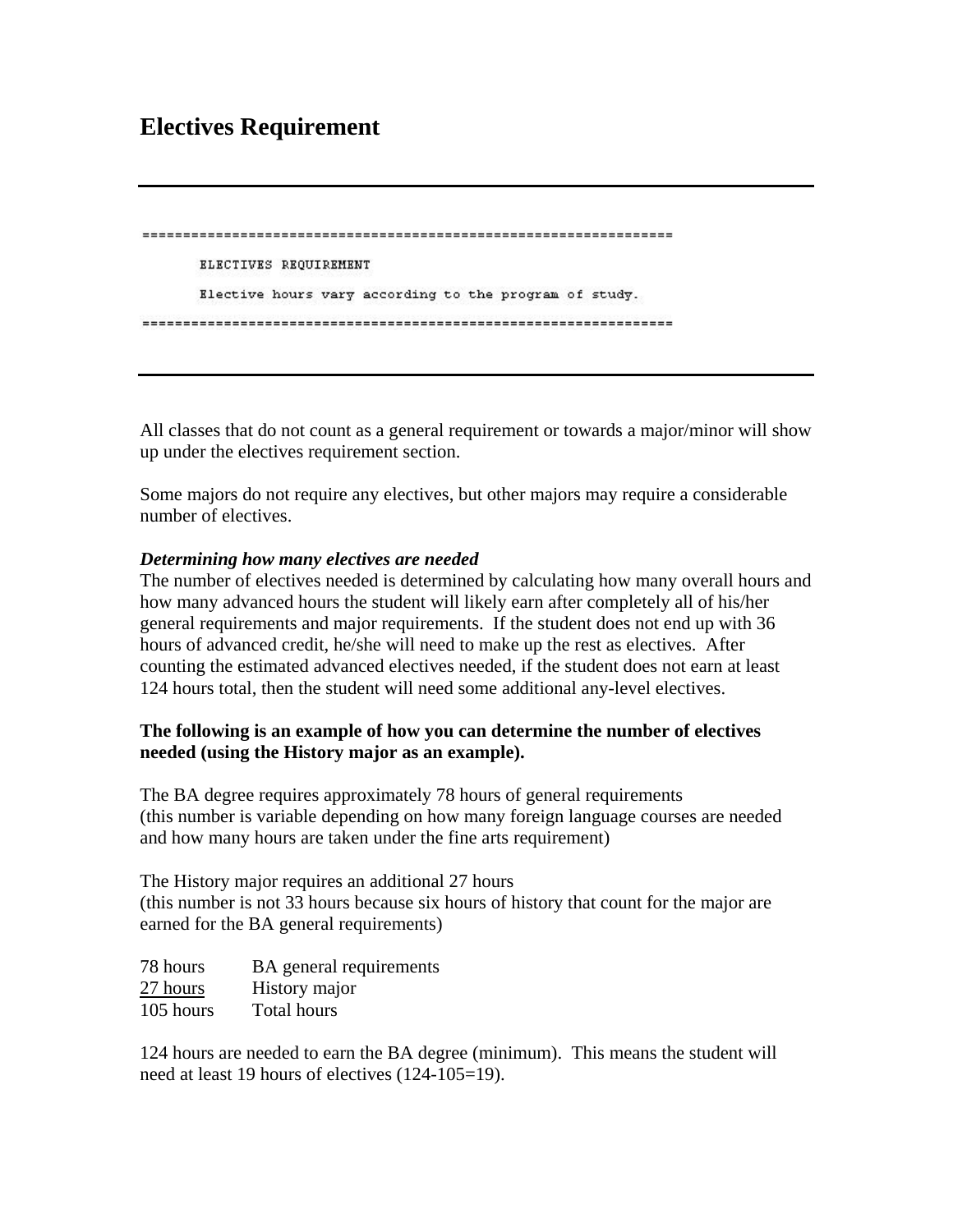The next number to calculate is how many (if any) of the elective hours need to be advanced electives.

By looking at the classes required in the major, you can determine that a student with a History major can earn a maximum of 21 advanced hours when completing the 33 hours for the major. This means the student will need to earn at least an additional 15 hours of advanced credit somewhere else. Some of these hours can be earned under the BA general requirments (Example: 3000 and 4000 level GTX, fine arts, and/or social science courses). However, most students will earn these hours with electives. And since the History major requires approximately 19 hours of electives, a student can easily earn 15 advanced hours within the 19 hours of total electives.

It is important to remember all of these calculations are approximate and depend on various choices the student will make during his/her career at Baylor.

#### **Summary**

124 hours total required

- 78 hours are general requirements
- 27 hours are for the history major
- 15 hours are advanced electives
- 4 hours are any-level electives

These numbers will vary for every major and every individual student. That is why it is important to calculate these numbers for each individual student based on the information in the degree audit.

**See next page for an example of a current student's audit**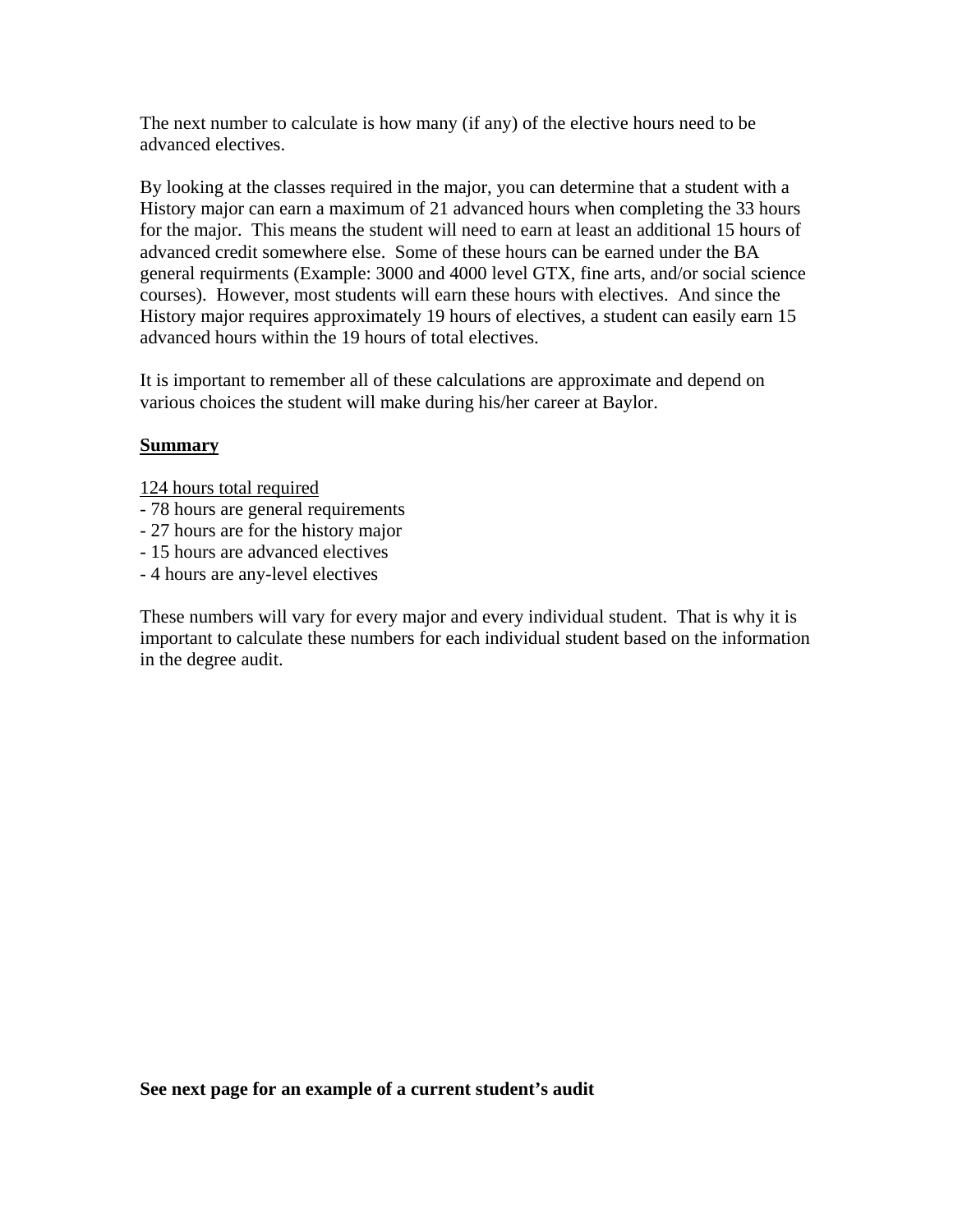# **Example - Electives Requirement**

| ELECTIVES REQUIREMENT |                                                        |  |
|-----------------------|--------------------------------------------------------|--|
|                       | Elective hours vary according to the program of study. |  |
| 06.3 ART 2000         | 3.0 <sub>TA</sub><br>006836213                         |  |
| 07.1 ART 1000         | 2.0 TA RP 006836141                                    |  |
| 07.1 ART 2321         | 3.0 <sub>TA</sub><br>006836233                         |  |
| 07.1 KNG 2000         | 3.0 TC 006836223                                       |  |
| 07.3 ART 1000         | 1.0 TA RP 006836290                                    |  |
| 07.3 MTH 1000         | 3.0 TC<br>006836163                                    |  |
|                       |                                                        |  |

The above is an example of classes showing up under the electives requirement. These are all classes that are not counting for the student under his/her general requirements or major/minor requirements.

#### *Transfer students*

You can observe that all the classes listed above have been transferred into Baylor because all of the grades are preceded with a 'T.' This is always something to watch for. For this example it is important to note the classes that have transferred in as generic "1000" or "2000" classes. When a class transfers in as "1000," "2000," "3000," or "4000" this indicates that the course is not counting as a specific Baylor equivalent course. However, in many cases the student should pursue course equivalency approval or a petition to gain credit for specific course requirements. The courses above are counting as credit but are not meeting any specific requirements – they are only counting as electives, which may or may not be needed.

In particular, the classes above that should stick out are ART 1000, ENG 2000, and MTH 1000. All of these classes could potentially count for specific Baylor classes such as ART 1301, ENG 2301, and MTH 1304. If a student does not petition to gain credit for these classes, he/she will lose this potential credit towards a course requirement. Of course, not all course equivalency requests and petitions will be approved, but many times students should make the attempt.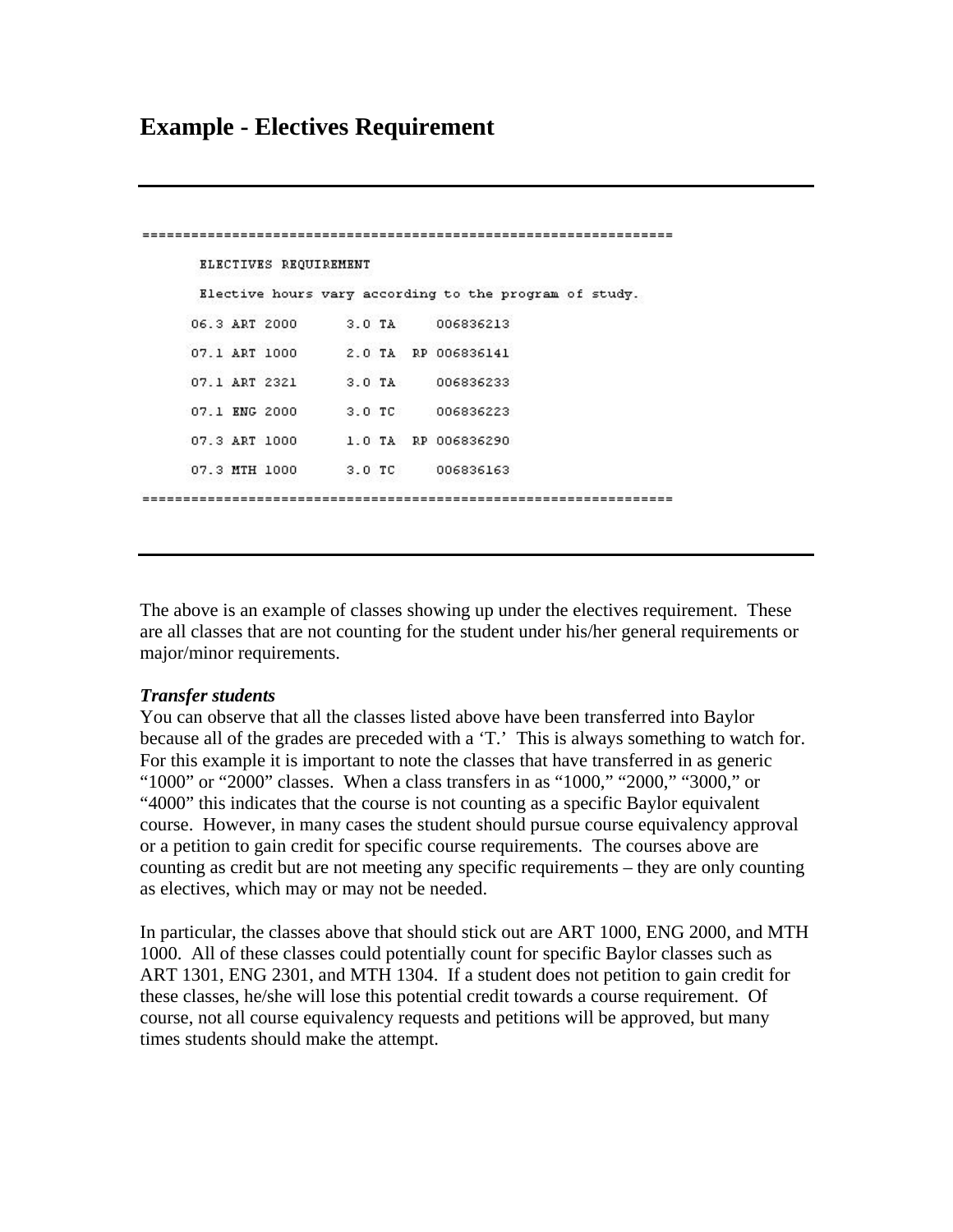# **Work Not Applicable**

```
WORK NOT APPLICABLE
********************* END OF ANALYSIS **********************
```
Any courses listed in this area are not counting for credit. Failed courses will be listed in this portion of the audit. Courses without missing grades are also listed in this section. There may be other instances when courses are listed in this section, but those instances are uncommon.

**See next page for an example of a current student's audit**